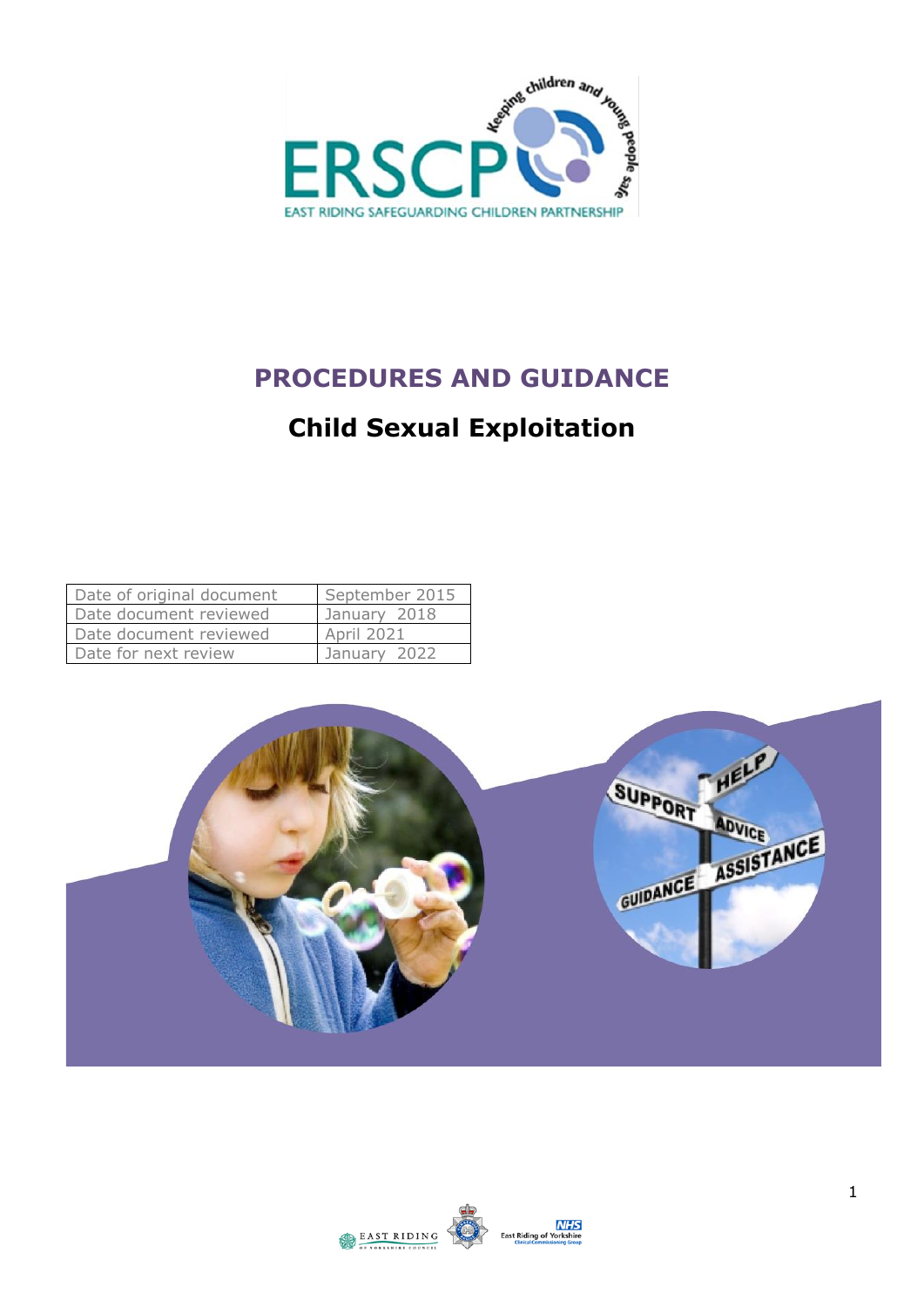## **CHILD SEXUAL EXPLOITATION**

#### **1. Introduction**

The sexual exploitation of children is child sexual abuse and is completely unacceptable; effective multi-agency and partnership working within a contextual safeguarding approach is recognized as good practice. East Riding Safeguarding Children Partnership members are committed to working together to effectively progress East Riding's Child Exploitation Strategy and Action Plan.

Contextual Safeguarding is an approach to understanding, and responding to, young people's experiences of harm beyond their families. It recognises that the different relationships that young people form in their neighbourhoods, schools and online can feature violence and abuse. Therefore children's social care practitioners need to engage with individuals and sectors who do have influence over/within extra- familial contexts, and recognise that assessment of, and intervention with, these spaces are a critical part of safeguarding practices. Contextual Safeguarding, therefore, expands the objectives of child protection systems in recognition"

Firmin, C. 2017. *Contextual Safeguarding: An overview of the operational, strategic and conceptual framework* 

<https://contextualsafeguarding.org.uk/assets/documents/Contextual-Safeguarding-Briefing.pdf>

As a partnership, we are working hard together to protect children. Child sexual exploitation is complex and brings many challenges that cannot be dealt with quickly by a single agency, which is why, in the East Riding, we have a partnership approach. In *Putting Children First* (July 2016) the Government set out its ambitions to support vulnerable children to lead safe and positive lives, to become successful adults and to have the kind of happy childhood that we want for all our children. We want children and families to have confidence in turning to practitioners for help and protection from abuse, neglect and exploitation. This help and protection should be provided in a timely, enduring and flexible manner, and be the best it can possibly be.

Multi-agency child exploitation meetings, known as MACE, meetings are held 6 weekly to ensure cases of suspected or actual child exploitation including sexual exploitation are well managed, co-ordinated, risk reduced and that children are protected.

## **2. Definition**

*Child sexual exploitation is a form of child sexual abuse. It occurs where an individual or group takes advantage of an imbalance of power to coerce, manipulate or deceive a child or young person under the age of 18 into sexual activity (a) in exchange for something the victim needs or wants, and/or (b) for the financial advantage or increased status of the perpetrator or facilitator. The victim may have been sexually exploited even if the sexual activity appears consensual. Child sexual exploitation does not always involve physical contact; it can also occur through the use of technology.* 

#### *(DFE, 2017) GOV.uk Guidance for Definition and guidance for Practitioners*

Like all forms of child sexual abuse, child sexual exploitation:

- can affect any child or young person (male or female) under the age of 18 years, including 16 and 17 year olds who can legally consent to have sex;
- can still be abuse even if the sexual activity appears consensual;
- can include both contact (penetrative and non-penetrative acts) and non-contact sexual activity;
- can take place in person or via technology, or a combination of both;
- can involve force and/or enticement-based methods of compliance and may, or may not, be accompanied by violence or threats of violence;
- may occur without the child or young person's immediate knowledge (through others copying videos or images they have created and posting on social media, for example);
- can be perpetrated by individuals or groups, males or females, and children or adults. The abuse can be a one-off occurrence or a series of incidents over time, and range from opportunistic to complex organised abuse; and

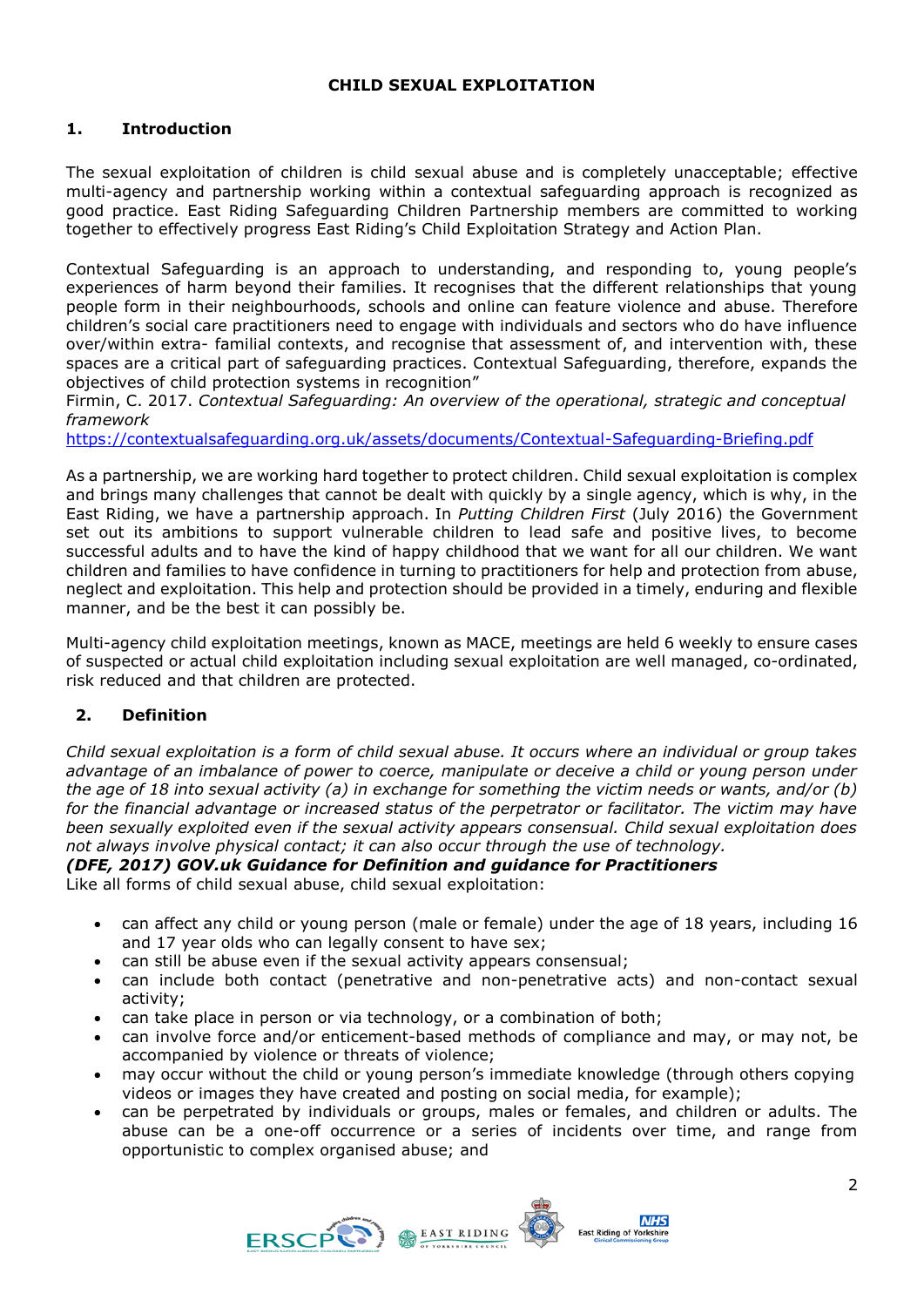is typified by some form of power imbalance in favour of those perpetrating the abuse. Whilst age may be the most obvious, this power imbalance can also be due to a range of other factors including gender, sexual identity, cognitive ability, physical strength, status, and access to economic or other resources.

Sexual exploitation of children and young people under 18 involves exploitative situations, contexts and relationships where young people (or a third person or persons) receive 'something' (e.g. food, accommodation, drugs, alcohol, cigarettes, affection, gifts, money) as a result of them performing, and/or another or others performing on them, sexual activities. Child sexual exploitation can occur through the use of technology without the child's immediate recognition; for example being persuaded to post sexual images on the Internet/mobile phones without immediate payment or gain. In all cases, those exploiting the child/young person have power over them by virtue of their age, gender, intellect, physical strength and/or economic or other resources. Violence, coercion and intimidation are common, involvement in exploitative relationships being characterised in the main by the child or young person's limited availability of choice resulting from their social/economic and/or emotional vulnerability.

(National Working Group for Sexually Exploited Children and Young People (NWG) 2008.)

Child sexual exploitation is a form of sexual abuse that involves the manipulation and/or coercion of young people under the age of 18 into sexual activity in exchange for things such as money, gifts, accommodation, affection or status. The manipulation or 'grooming' process involves befriending children, gaining their trust, sometimes over a long period of time, before the abuse begins. The abusive relationship between victim and perpetrator involves an imbalance of power which limits the victim's options. It is a form of abuse with is often misunderstood by victims and outsiders as consensual. Although it is true that the victim can be tricked into believing they are in a loving relationship, no child under the age of 18 can ever consent to being abused or exploited. (Barnardos, 2012)

CSE can manifest itself in different ways. It can involve an older perpetrator exercising financial, emotional or physical control over a young person. It can involve peers manipulating or forcing victims into sexual activity, sometimes within gangs and in gang-affected neighbourhoods, but not always. Exploitation can also involve opportunistic or organised networks of perpetrators who may profit financially from trafficking young victims between different locations to engage in sexual activity with multiple men. (Barnardos, 2011)

Technology is widely used by perpetrators as a method of grooming and coercing victims, often through social networking sites and mobile devices (Jage et al, 2011). This form of abuse usually occurs in private, or in semi-public places such as parks, cinemas, cafes and hotels. It is increasingly occurring at 'parties' organised by perpetrators for the purposes of giving victims drugs and alcohol before sexually abusing them. (Barnardos, 2012)

For more detail, please refer to the following government guidance documents:

[Tackling Child Exploitation](https://www.gov.uk/government/uploads/system/uploads/attachment_data/file/408604/2903652_RotherhamResponse_acc2.pdf) (issued March 2015)

Child sexual exploitation Definition [and a guide for practitioners, local leaders and decision makers](https://assets.publishing.service.gov.uk/government/uploads/system/uploads/attachment_data/file/591903/CSE_Guidance_Core_Document_13.02.2017.pdf)  [working to protect children from child sexual exploitation.](https://assets.publishing.service.gov.uk/government/uploads/system/uploads/attachment_data/file/591903/CSE_Guidance_Core_Document_13.02.2017.pdf) (DfE February 2017)

## **3. Key Risk Indicators and Warning Signs**

Anyone who has regular contact with children and young people is in a good position to notice changes in behaviour and physical signs which may indicate involvement in sexual exploitation. However, parents, carers, and professionals are particularly well placed to do so. They should be able to understand and recognize the complexity of extra familial risk and how children and young people are vulnerable to sexual exploitation and the need to prevent such abuse.

CSE is not limited to any particular geography, ethnic or social background, and all agencies should assume that CSE is happening and take proactive action to prevent it. The Push and Pull factors

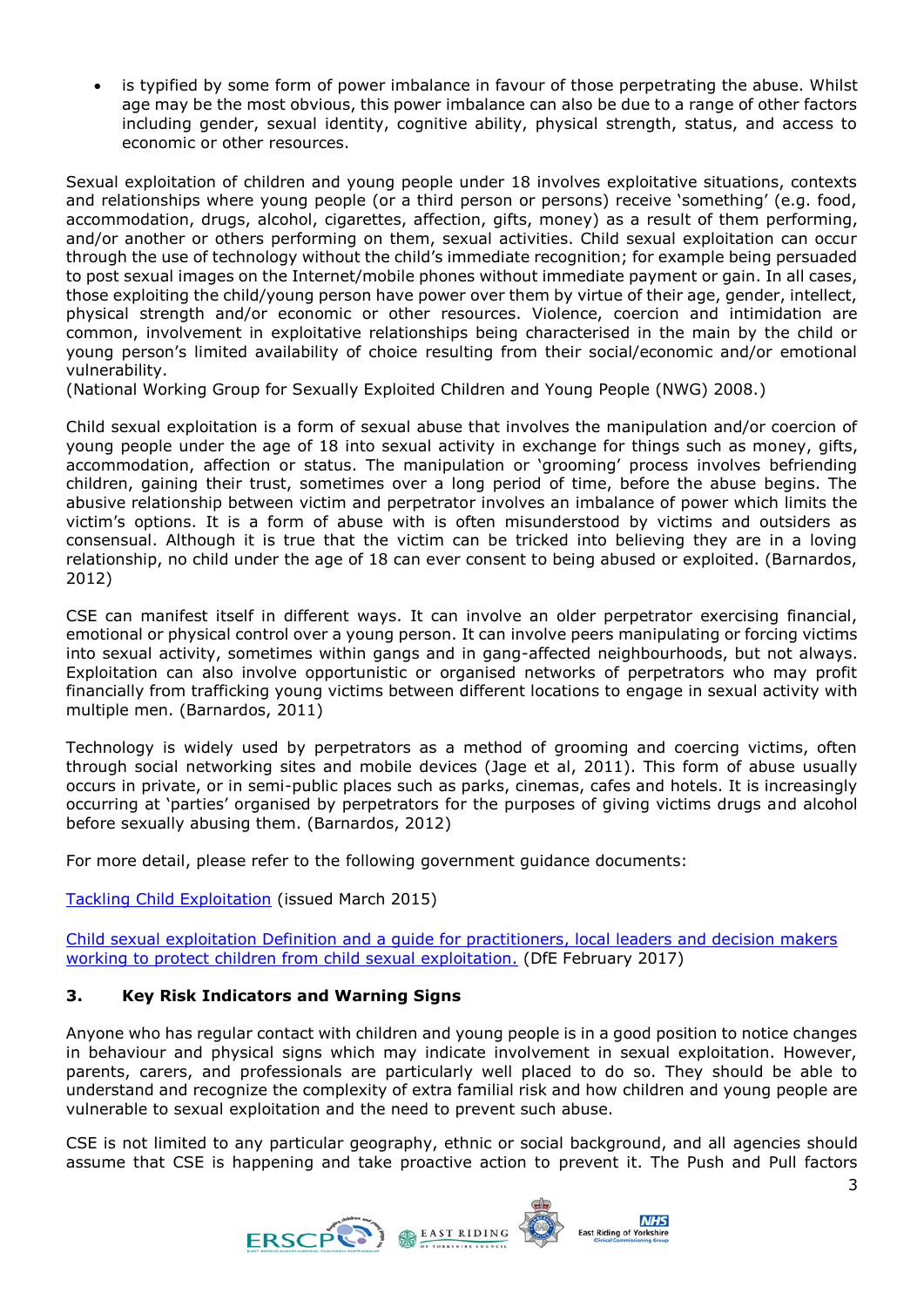#### detailed below are not exhaustive and provide a guide to professionals. **A checklist is provided in the RIT (see appendix 1).**

Typical vulnerabilities in children prior to abuse:

- Living in a chaotic or dysfunctional household (including parental substance use, domestic violence, parental mental health issues, parental criminality)
- History of abuse (including familial child sexual abuse, risk of forced marriage, risk of honourbased violence, physical and emotional abuse and neglect)
- Recent bereavement or loss
- Gang-association either through relatives, peers or intimate relationships (in cases of gangassociated CSE only)
- Attending school with children and young people who are already sexually exploited
- Learning disabilities
- Unsure about their sexual orientation or unable to disclose sexual orientation to their families
- Friends with young people who are sexually exploited
- Homeless
- Lacking friends from the same age group
- Living in a gang neighbourhood
- Living in residential care
- Living in hostel, bed and breakfast accommodation or a foyer
- Low self-esteem or self-confidence
- Young carer

Signs and behaviour generally seen in children who are already being sexually exploited:

- Missing from home or care
- Physical injuries
- Drug or alcohol misuse
- Involvement in offending
- Repeat sexually-transmitted infections, pregnancy and terminations
- Absent from school
- Change in physical appearance
- Evidence of sexual bullying and/or vulnerability through the internet and/or social networking sites
- Estranged from their family
- Receipt of gifts from unknown sources
- Recruiting others into exploitative situations
- Poor mental health
- Self-harm
- Thoughts of or attempts at suicide

*Source: [Tackling child sexual exploitation: A resource pack for councils \(LGA, 2014\)](http://www.local.gov.uk/documents/10180/6869714/Tackling+Child+Sexual+Exploitation+Resource+for+Councils+20+01+2015.pdf/336aee0a-22fc-4a88-bd92-b26a6118241c)*

The East Riding's Risk Indicator Tool (RIT) and Risk Assessment Framework (see Appendices 1 and 2) have been developed to help professionals in all agencies assess whether a child for whom they have a concern is at risk of harm through sexual exploitation. The indicators are recognised indicators of sexual exploitation and should not be read as a definitive list and the indicators should not be taken, in themselves, as proof of involvement or predictive of future involvement. They are intended as a guide, which could be included in a wider assessment of the child or young person's needs and circumstances. In effective practice, the facts should be considered separately for each child or young person.

## **4. What to do if you are concerned a child/young person may be at risk of CSE**

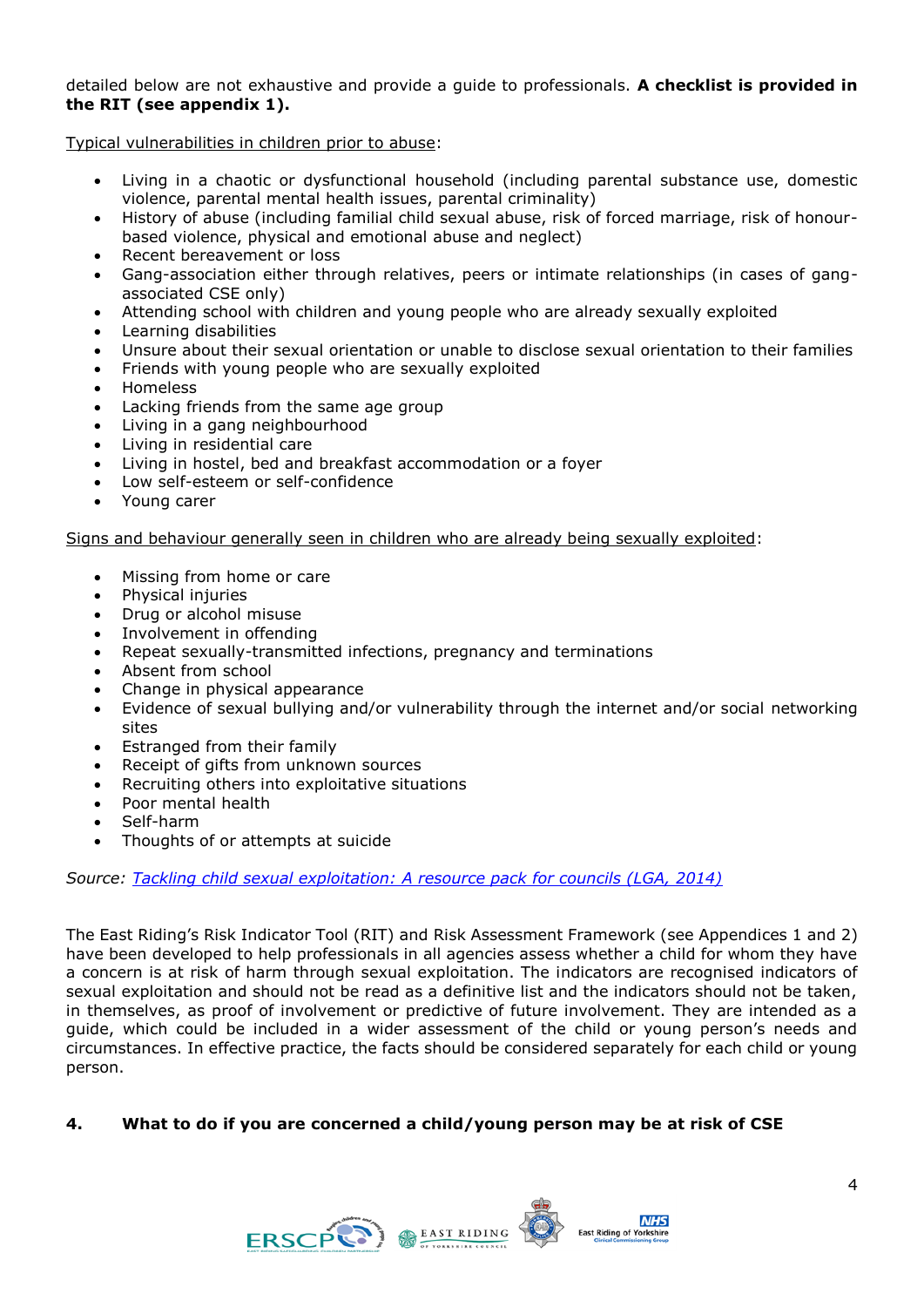If you are concerned that a child/young person may be at risk of CSE, you must discuss these concerns with your manager in the first instance. *Your organisation's standard Child Protection Procedures should be followed at all times.*

Following discussion with the key worker and/or your manager, it may be suggested that you contact SaPH or complete a CSE Risk Indicator Tool (RIT). If support is needed in completing the RIT, please contact the Contextual Safeguarding Advisor [CE.response@eastriding.gov.uk](mailto:CE.response@eastriding.gov.uk) or call on 01482 393430

If the RIT identifies the young person as being at, or close to, High Risk of CSE, a strategy discussion should take place, between Children's Social Care & other relevant partners Health, Education & Police.

It is expected that a RIT will be completed as part of the assessment process for any child/young person who is thought to be at risk of CSE. **Please send completed RITs to the Contextual Safeguarding Advisor at** [CE.response@eastriding.gov.uk](mailto:CE.response@eastriding.gov.uk)

If you are the lead professional, you will be expected to review the child/young person's needs on a 6 weekly basis, update the RIT and send a copy to the CSE Inbox. You must index or attach the RIT on you r MI system (depending on your service area) after each review.

RITs alone should not dictate that the risk to a child/young person has reduced; any risk reduction should be considered in the context of the assessment, child's plan and the child/young person's individual needs. It is important that the RIT is not viewed as a stand-alone document; the information on the RIT needs to be incorporated in the children/young people's assessments and plans.

#### **Please see flow chart below which explains the referral/enquiries pathway through SaPH.**

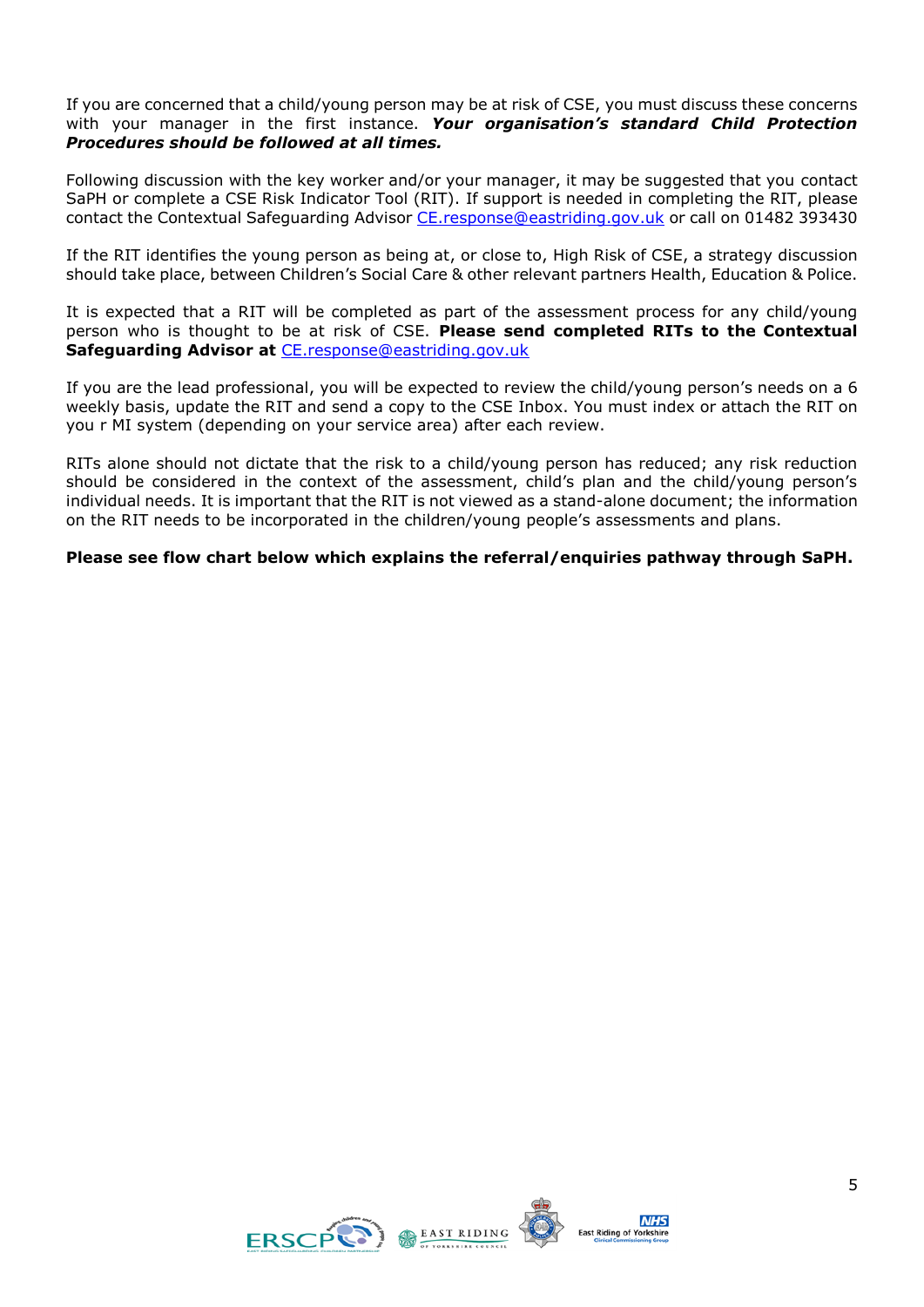# **PRE-MACE/MACE MEETINGS**



**Intelligence should be shared at any time with the Police using the on-line portal <https://www.reportingcrime.uk/HPPartnershipIntelligence/>**

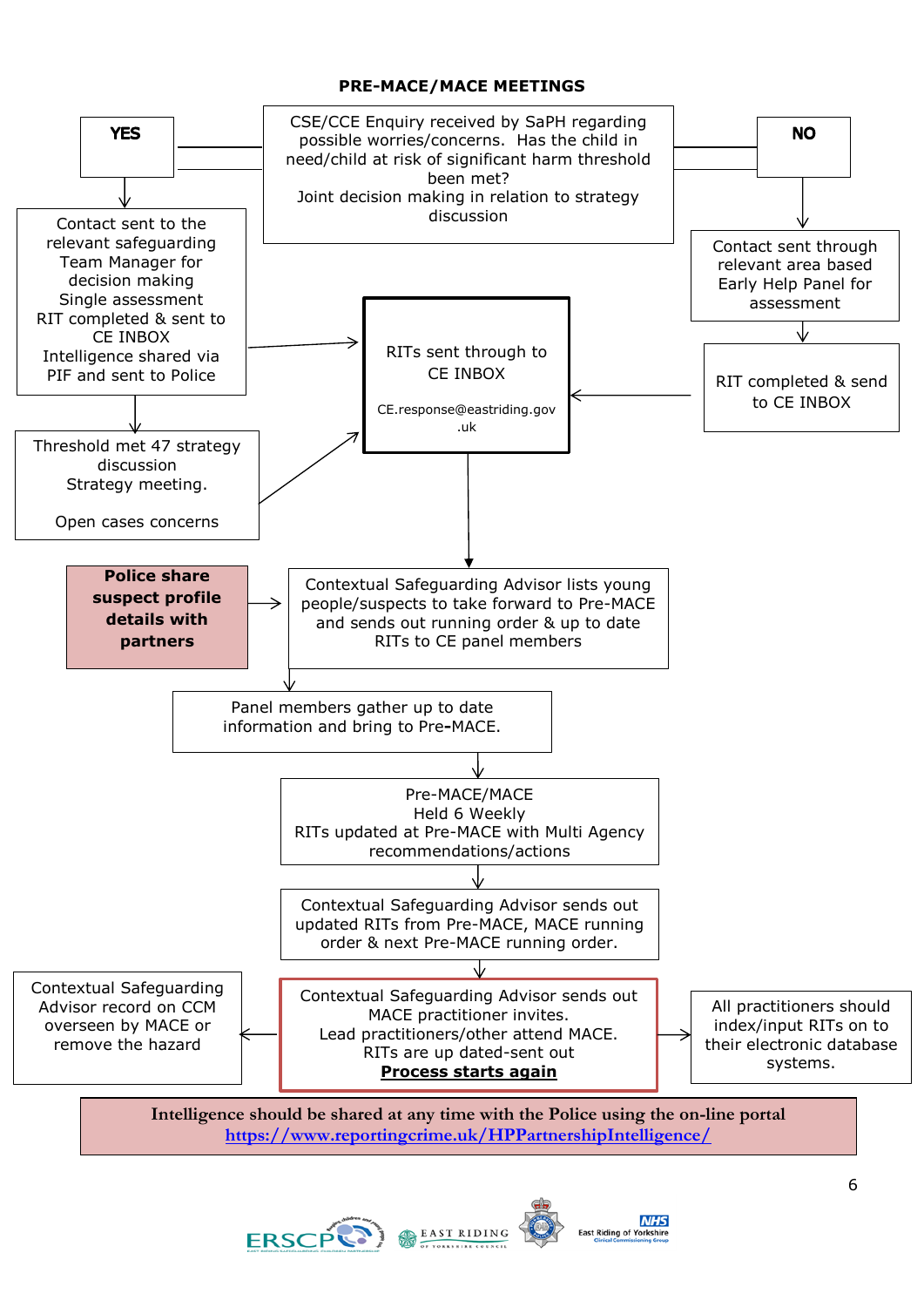# **5. Multi-Agency Response to CSE**

In order to ensure a robust and co-ordinated response to CSE in the East Riding, a number of strategic and operational groups have been established to ensure a multi-agency approach to CSE. Roles and remit of these groups are detailed below. Our shared key areas of work are prevention, safeguarding protection, disruption and bringing offenders to justice.



## **6. Contextual Safeguarding Strategic Group**

The core responsibilities of the East Riding Safeguarding Children Partnership, Contextual Safeguarding Strategic Group:

- To provide the lead, on behalf of the ERSCP, on how staff from all agencies work together responding to Child Exploitation and Missing Children, including challenge and holding partners to account
- To agree, monitor and review the East Riding Child Exploitation and Missing Multi Agency Strategy and Actions Plans
- To ensure the established 'MACE' arrangements, Contextual Safeguarding Operational group and Missing Pre-Operational groups work effectively
- To ensure that national requirements and developments are incorporated effectively into East Riding's response to Child Exploitation and Missing Children
- To provide ongoing updates to the ERSCP, as required, which give updates on progress in strategic implementation and on Missing Children and the Child Exploitation 'Problem Profile' in East Riding.
- To provide an annual report to the ERSCP
- To receive ongoing data and performance information and to use the information to assess the effectiveness of the East Riding response to the Child Exploitation and Missing Children
- To ensure that there are appropriate sub regional and regional links with other areas that assist with wider co-ordination of the response to Child Exploitation and Missing Children.

See Appendix 3 for the CSE Strategic Group Terms of Reference.

## **7. Contextual Safeguarding Operational Group**

The Contextual Operational Group will lead on aspects of the Contextual Safeguarding Strategy (CSE) as defined by the Contextual Safeguarding Strategic Group, with the aim of progressing actions to prevent, engage and disrupt CE and missing events. The group will meet the above aims by working towards the following objectives:

- Work collaboratively & purposefully.
- Share & discuss good practice and disseminate learning across services.

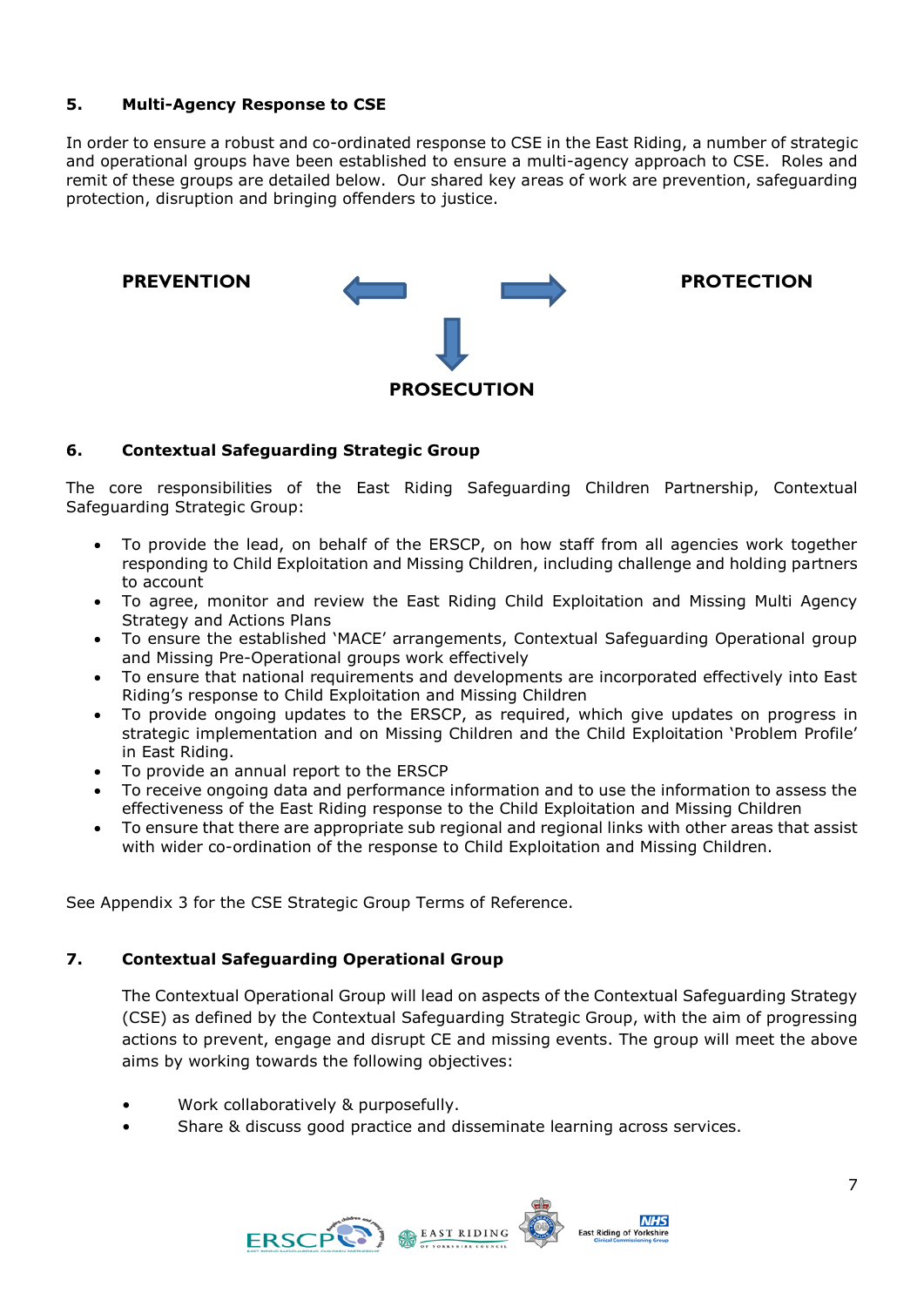- Share & discuss practice that needs strengthening and making decisions to bring about resolve at an operational level or escalate.
- Identify & discuss any service gaps & escalate findings when necessary.
- Ensure that CE and missing training, briefings and awareness raising, meet contextual safeguarding strategic objectives and identify and coordinating any training or awareness raising activities across services.
- Will collate and analysis data from their service area and feed-back the learning.
- Sharing and discussing CSE/Missing information.
- Review quality & effectiveness of Missing, Pre-MACE and MACE & suspect processes.

Please see Appendix 4 for the CSE Operational Meeting Terms of Reference.

# **8. Pre-MACE Panel**

The Pre-MACE is a multi-agency panel that has an over-arching function to support the identification of young people at risk of CSE. It ensures that children/young people are supported by appropriate services and makes certain that the risks have been identified and considered supporting the disruption and safety of children/young person.

The Panel is compliant with Working Together 2018 and the membership of key agencies ensures they are able to inform and contribute to decision making.

Membership includes:

- Humberside Police
- Children's Social Care
- Health Authority
- Probation Service
- Education Welfare Service
- Youth and Family Support Service
- East Riding Safeguarding Children Partnership
- Safer Communities
- Adult Services

Key functions include:

- Ensure that all Risk Indicator Tools completed and submitted in the agreed timescales are considered.
- Enable information to be viewed and considered prior to MACE, supporting the decision making for those children that require more in-depth discussion with the Lead Worker in attendance.
- Ensures that suspect profiles are considered alongside victims.

Decisions made by the Panel will be based on the information shared through the Risk Indicator Tool in addition to information shared by CSE representatives at the Pre-MACE meetings.

## **Pre-MACE guidance**

The Pre-MACE process requires a commitment from services in order to enable it to meet its responsibilities as defined by the Contextual Safeguarding Strategic Group. Those functions/processes are set out as follows:

Lead practitioner/appropriate professional must complete a RIT if CSE indicators are identified.

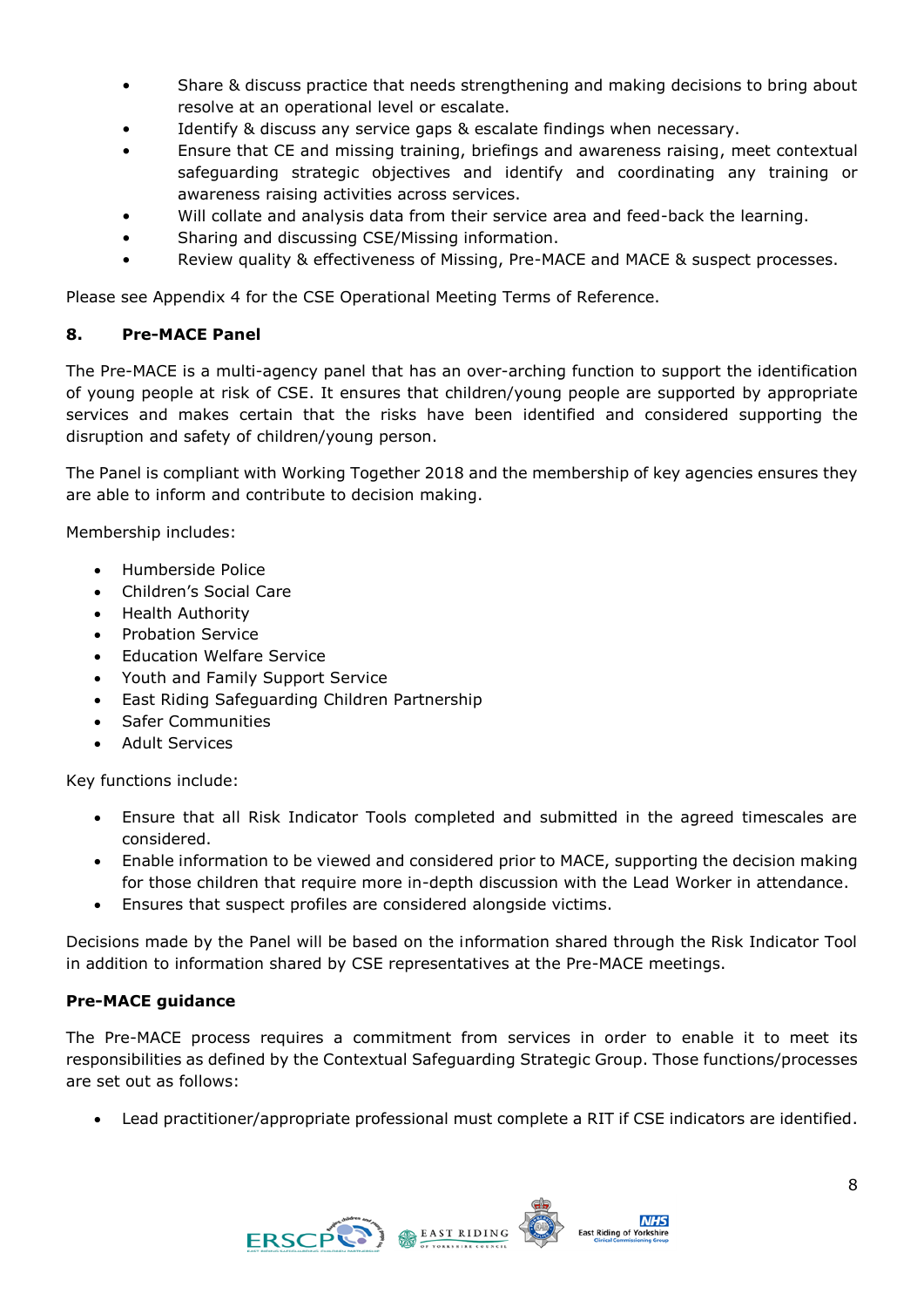- All children being overseen by Pre-MACE require their RIT to be updated, reviewed and returned as specified by CSE service representative. It is expected that these set timescales will be adhered to.
- Lead practitioner/appropriate professional should send the completed RIT to: [ce.response@eastriding.gov.uk](mailto:ce.response@eastriding.gov.uk)
- Lead practitioners/appropriate professional are responsible for ensuring the quality of the information in the RIT.
- The Contextual Safeguarding Advisor will make recommendations to enhance the quality of the information contained within the RIT.
- Where a completed RIT is submitted outside of the agreed timescale, it will be returned to the lead professionals with a request to re-submit at the next Pre-MACE meeting. The RIT will then need to be reviewed and updated prior to re-submission.
- Updated RITs will be sent out within 5 working days of Pre-MACE meeting taking place.
- The Contextual Safeguarding Advisor will update or remove the CSE Hazard 'Overseen by MACE' on CCM as agreed by CSE service representatives.
- It is expected that all agencies involved with children who are subject to Pre-MACE/MACE will ensure that updated RITs are placed on their own internal data system and actions recorded. Team Managers within children services have 5 days to respond to recommendations from the MACE process.
- Where a case is closed to Pre-MACE and the situation changes, practitioners are expected to review and update the RIT and re-submit at: [ce.response@eastriding.gov.uk](mailto:ce.response@eastriding.gov.uk)

# **Pre-MACE Decisions**

The following are indicative of decisions that may be made by the Pre-MACE Panel. It should be noted that this is not an exhaustive list as it is acknowledged that working with children at risk of CSE/experiencing CSE is complex and challenging and, at times, can require a range of approaches that do not always fit within specific decision making frameworks.

- Where there is evidential information showing a child is at high risk of CSE, it will result in the child being placed on the MACE agenda. This will ensure that time is allocated to discuss the child's needs alongside the lead practitioner, and will enable panel members to meet their functions.
- Where a child was recently deemed at high risk of CSE and support is now in place with actions being progressed, a decision may be made to review at the next Pre-MACE meeting.
- Where a child is not at risk of CSE, the child will cease to be overseen by Pre-MACE.
- Where panel members agree that the Risk Indicator Tool lacks sufficient information for a decision to be made, the RIT will be returned to the referrer with a request to complete the required information within a set timescale. The child will be deferred to the next Pre-MACE/MACE meeting dependent upon the risks identified.
- Where the child is at risk of CSE due to their individual vulnerabilities, and services are not currently in place to support or engage with the child/family, or where the child/family are not engaging with services, the child may be placed on the MACE agenda for further discussion. Alternatively, the panel may make recommendations and agree to review at the next Pre-MACE meeting.
- Where the child is at risk of CSE due to vulnerabilities in their life, and there is a good package of support in place, and good child/family engagement, the panel may decide that the ongoing support is sufficient and appropriate and close the case to Pre-MACE.

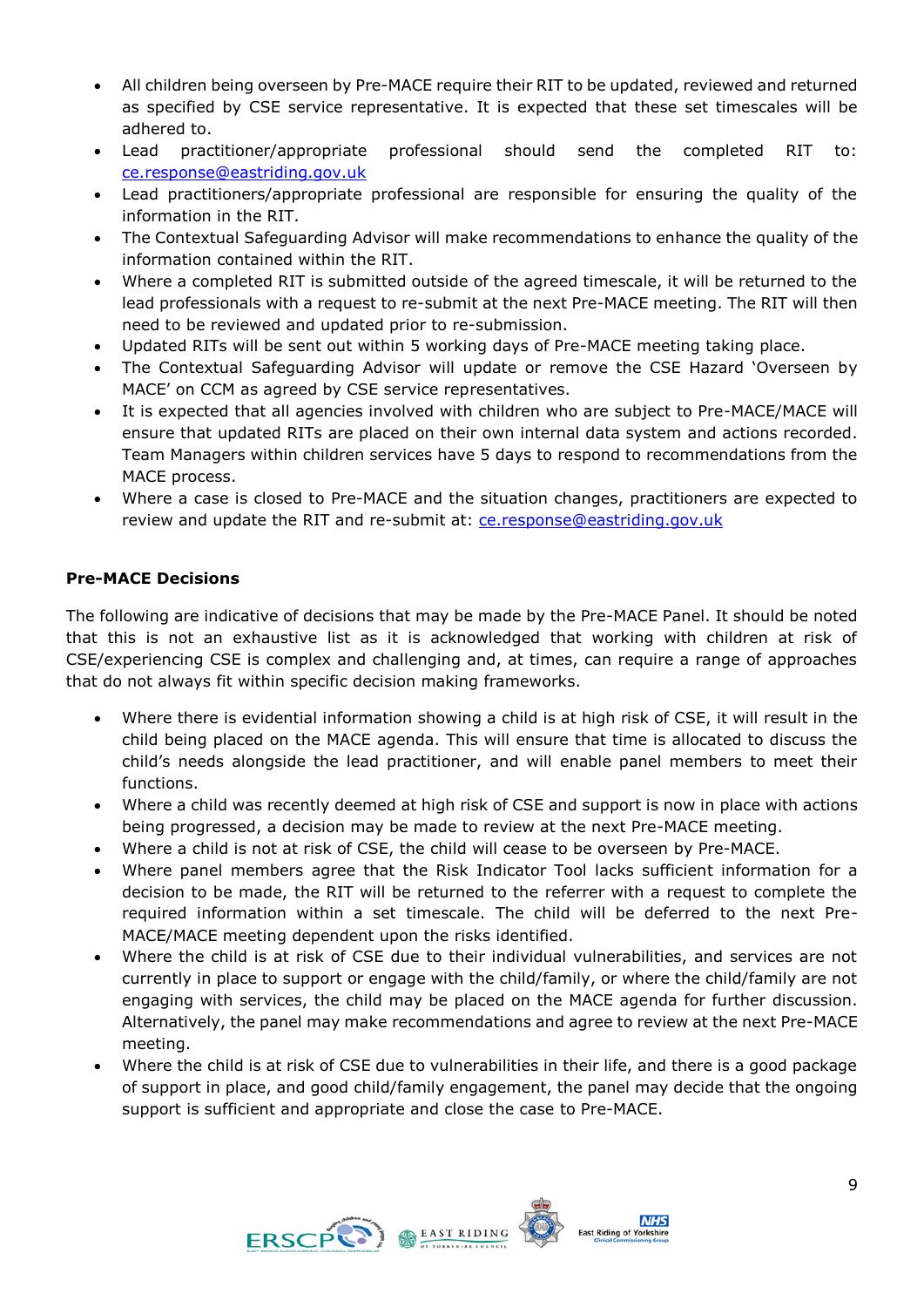Panel decisions are captured in the rationale of the RIT. It should be noted that this will capture a summary of the panel discussion only and, where clarity is required on the rationale behind any multiagency decision made, Practitioners/Managers can contact the Contextual Safeguarding Advisor to discuss**.**

# **9. Multi-Agency Child Exploitation MACE Meeting**

The MACE meeting aims to identify young people/children in the East Riding of Yorkshire who are at risk of CSE/CCE, and ensure they are supported by relevant agencies. The MACE meeting will identify suspects, links and networks between individuals and those who harbour children. The core responsibilities of the group are:

- To recommend and review actions to ensure that children are protected.
- To support the identification, disruption and prosecution of identified perpetrators.
- To identify possible links between victims and suspects with the purpose of disrupting and prosecuting suspects.

The Multi-Agency CE MACE Meeting membership includes:

- Children's Social Care
- Health Authority
- Youth and Family Support
- Humberside Police (Vice Chair)
- Education Welfare Service
- Looked After Children Service
- Probation Service
- ERSCP (Chair)
- Safer Communities
- Adult services

Please see Appendix 5 for the Multi-Agency CE MACE Meeting Terms of Reference and Appendix 6 for the MACE Process.

# **10. Multi-Agency Child Exploitation (MACE) Suspects**

Suspects are discussed together with victims at the Pre-MACE and MACE meetings.

The purposes of the meetings are:

- To share information about identified individuals that pose a risk to children, enabling the level of risk that individuals pose to be assessed and joint decision's to be made to reduce the risk and disrupt their offending behaviour.
- For partners to attend the meeting with the relevant information about individuals to be discussed, including options/tasks that their agency can undertake.
- To take responsibility for any actions allocated, undertake these in a timely manner and provide updates on completion.
- To provide an audit trail of the management and partnership approach to tackle CSE perpetrators in each Local Authority area.
- To identify and manage individuals who post a risk and who are active in their Local Authority area.
- To identify tactics such as child abduction notices, sexual risk orders, sexual harm orders, closure orders and human trafficking legislation where the offences are not reliant on the victim engaging with the police.

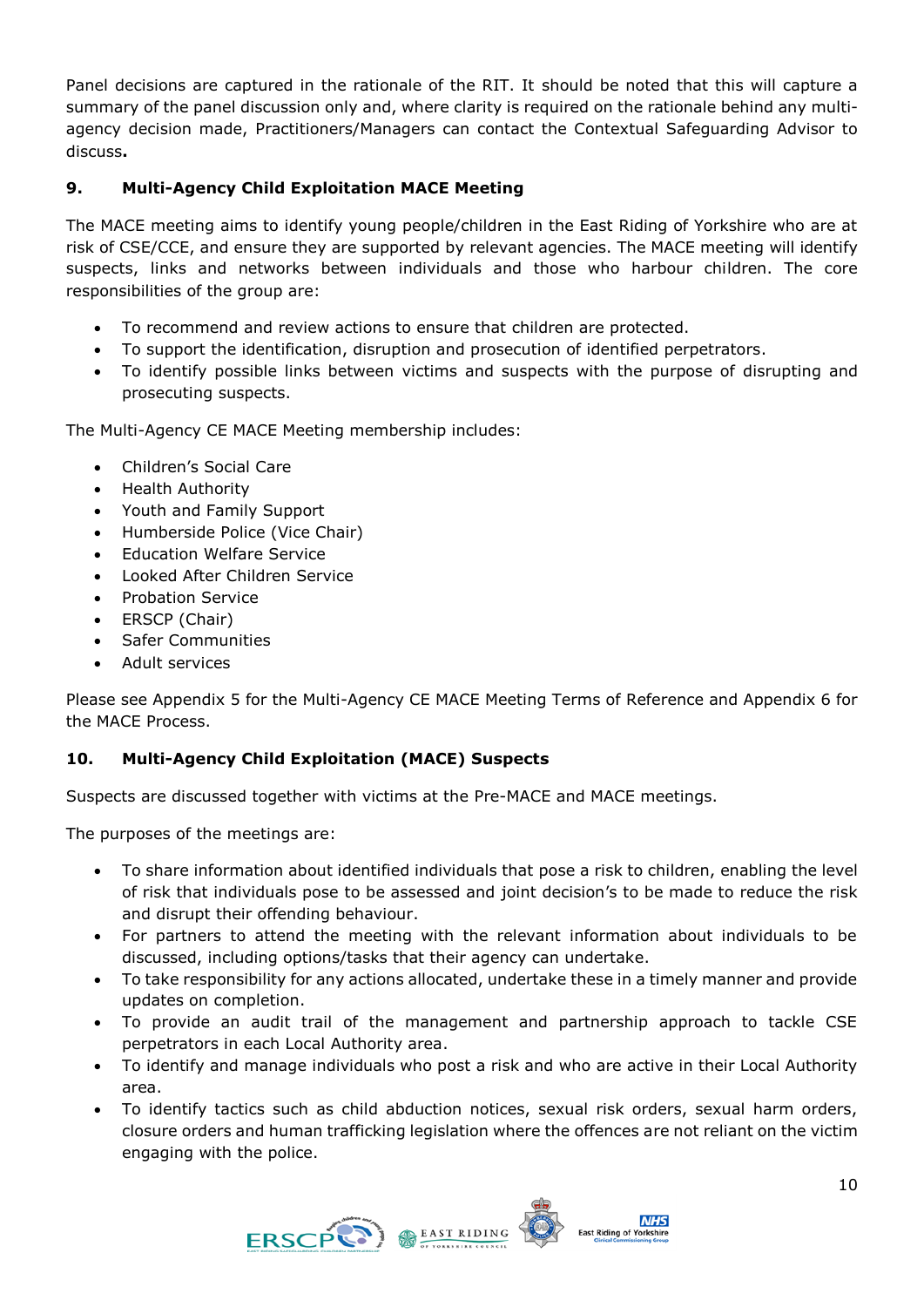# **11. Confidentiality**

All agencies have agreed boundaries of confidentiality when working with offenders, victims and other members of the public. The information contained within MACE meetings respects those boundaries of confidentiality and is shared under an understanding that:

- The minutes are closed under the Freedom of Information Act 2000 under one or more of the following reasons:
	- o Investigations and proceedings by Public Authorities (S30:1:B)
	- o Health and safety (8:38)
	- o Personal information (S40)
	- o Information provided in confidence (S41)
- The discussions and decisions of the meeting take account of Article 8.2 European Court of Human Rights, with particular reference to:
	- o Public safety
	- o The prevention of crime and disorder
	- o The protection of health and morals
	- o The protection of the rights and freedom of others
- If disclosure within an agency is felt essential, permission will be sought from the Chair of the particular MACE meeting and a decision will be made as to what information can be shared.

# **12. Information Sharing**

Working Together 2018 states that all organisations should have arrangements in place which set out clearly the processes and the principles for sharing information between each other, with other professionals and with the LSCP.

Each agency has a **duty** to assist and provide information in support of Child Protection Enquiries. When requested to do so by Children's Social Care, professionals from other parts of the local authority such as Housing, Schools and those in Health, organisations have a **duty to cooperate under Section 27 of the Children Act 1989** by assisting the local authority in carrying out its children's social care functions.

**In working with children and young people, it must always be made clear to them at the earliest appropriate point that absolute confidentiality cannot be guaranteed and that there will be some circumstances where their needs can only be safeguarded by sharing information with others.**

**The only time it is not appropriate to seek consent is if to do so would place a person at increased risk of harm, prejudice the prevention, detection or prosecution of a serious crime or lead to an unjustified delay in making enquiries about allegations of harm.** 

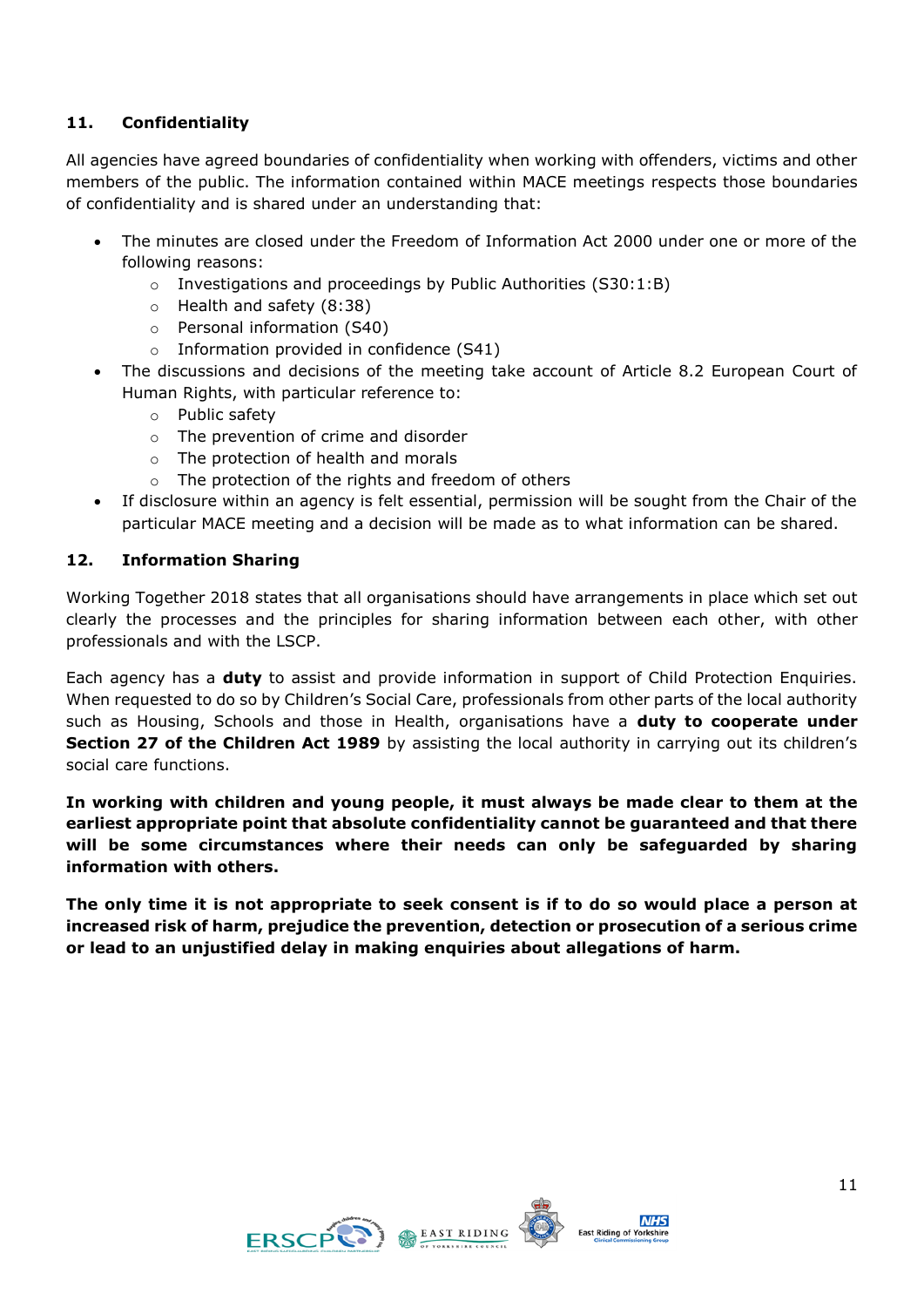**APPENDIX 1**

**The risk indicator tool (RIT) should be considered and completed by any professional who is concerned around the child sexual exploitation and child criminal exploitation risks**



**The partnership information (PIF) portal is an essential element of gathering intelligence that is a non-reported crime: <https://www.reportingcrime.uk/HPPartnershipIntelligence/>**

**Disruption Tool Kit**

**The GOV UK toolkit is primarily aimed at frontline staff, including law enforcement, social care, education, housing and the voluntary sector, working to safeguard children and young people under the age 18 years.**

**[https://www.gov.uk/government/publications/child-exploitation-disruption-toolkit](https://eur01.safelinks.protection.outlook.com/?url=https%3A%2F%2Fwww.gov.uk%2Fgovernment%2Fpublications%2Fchild-exploitation-disruption-toolkit&data=04%7C01%7Cmargaret.wood%40eastriding.gov.uk%7C8636d39fe19f4528688308d90b04165e%7C351368d19b5a4c8bac76f39b4c7dd76c%7C1%7C0%7C637552934439456830%7CUnknown%7CTWFpbGZsb3d8eyJWIjoiMC4wLjAwMDAiLCJQIjoiV2luMzIiLCJBTiI6Ik1haWwiLCJXVCI6Mn0%3D%7C1000&sdata=hpQBnfzjjzlRRjk4SWj9y8iLtsOch7fo%2B7qNMjngPEI%3D&reserved=0)**

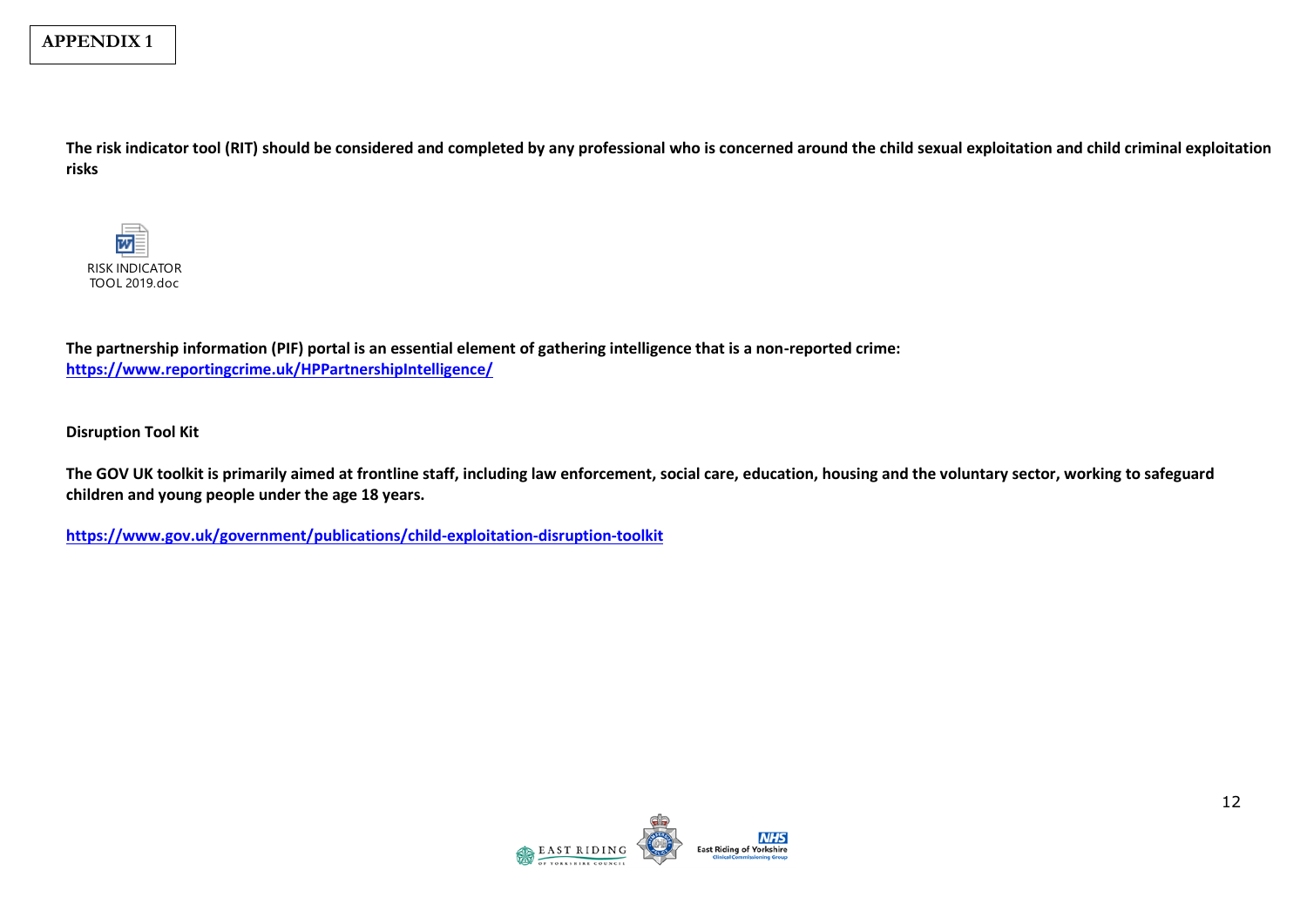

# **APPENDIX 2 CSE RISK ASSESSMENT FRAMEWORK**



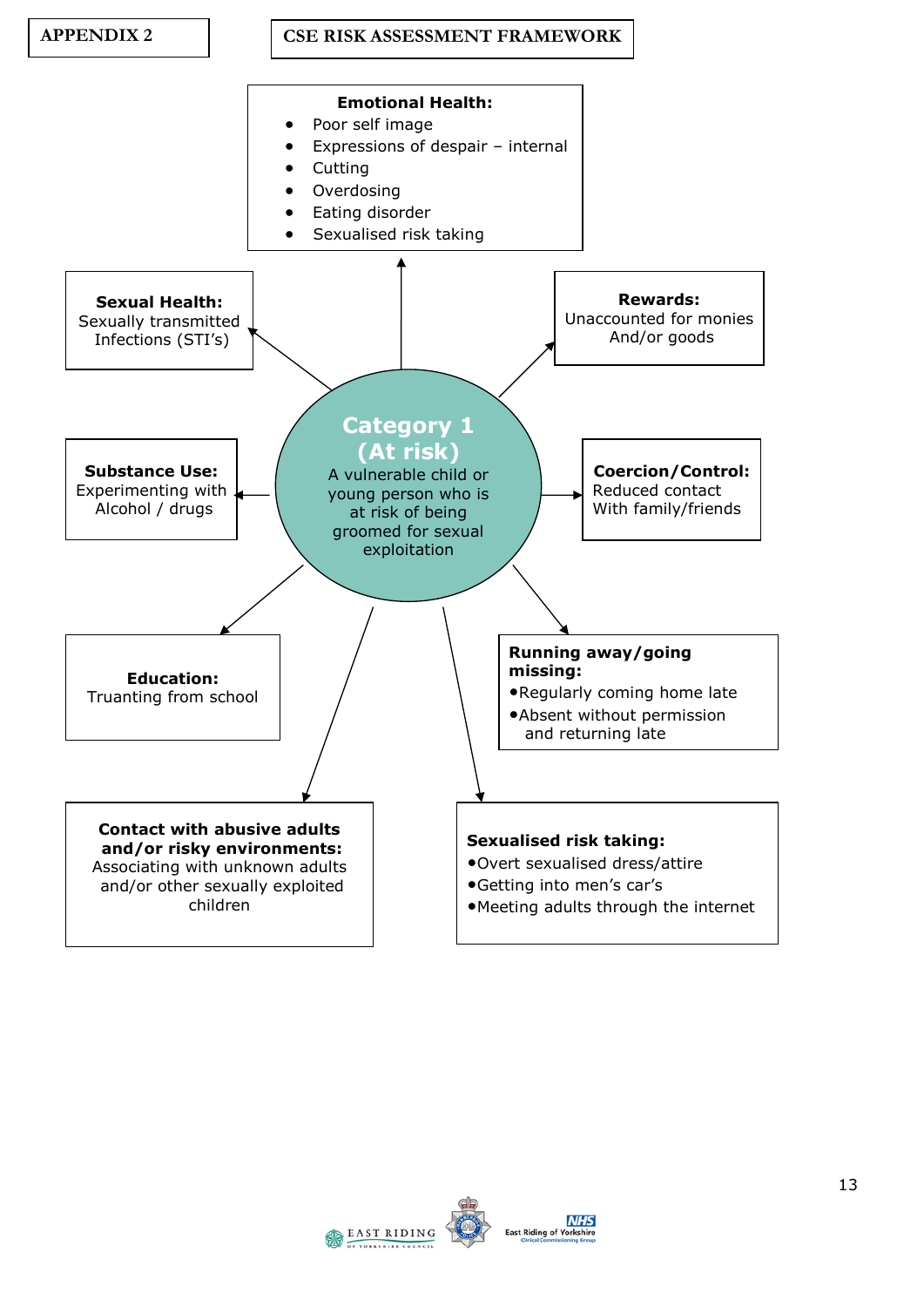

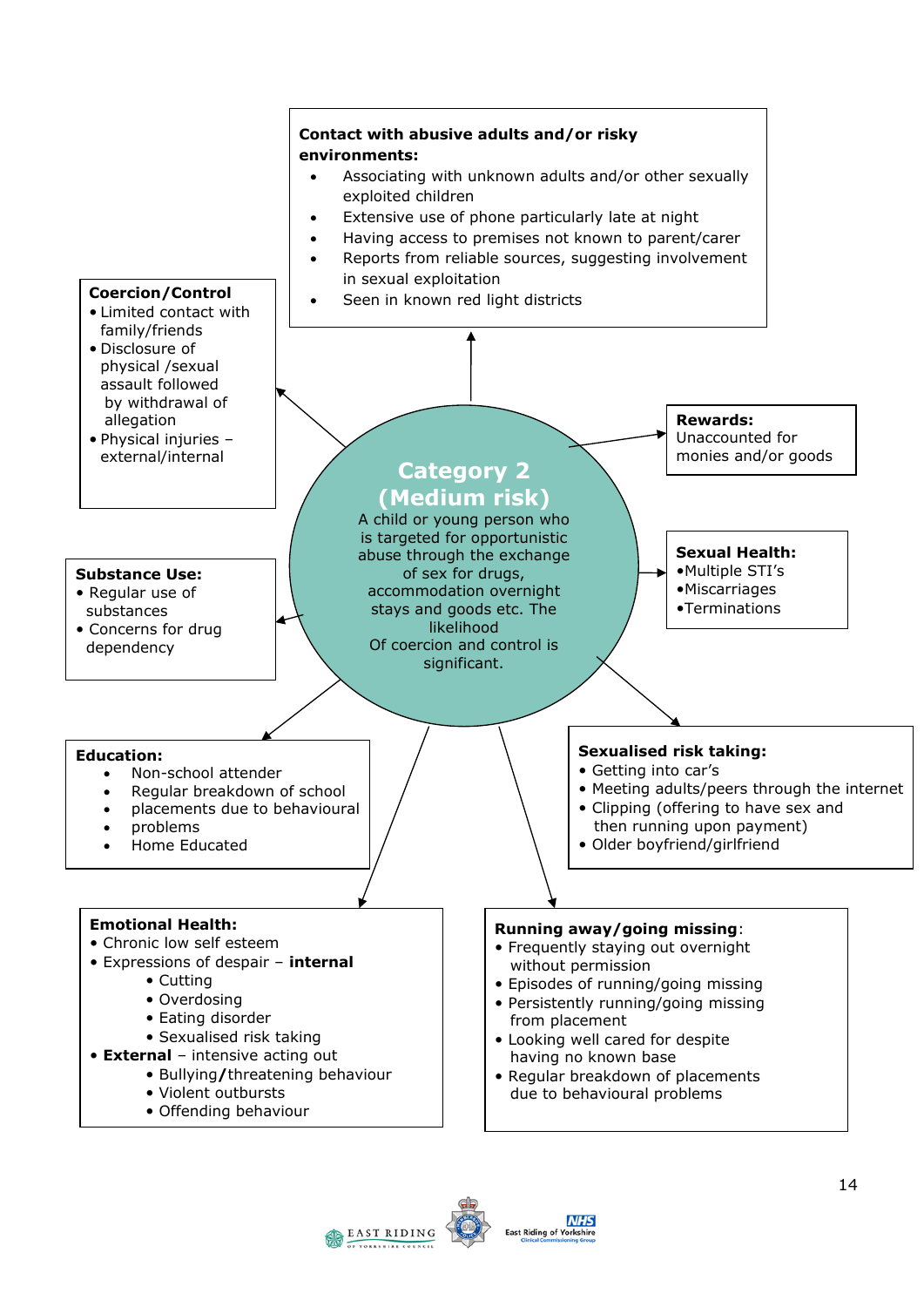

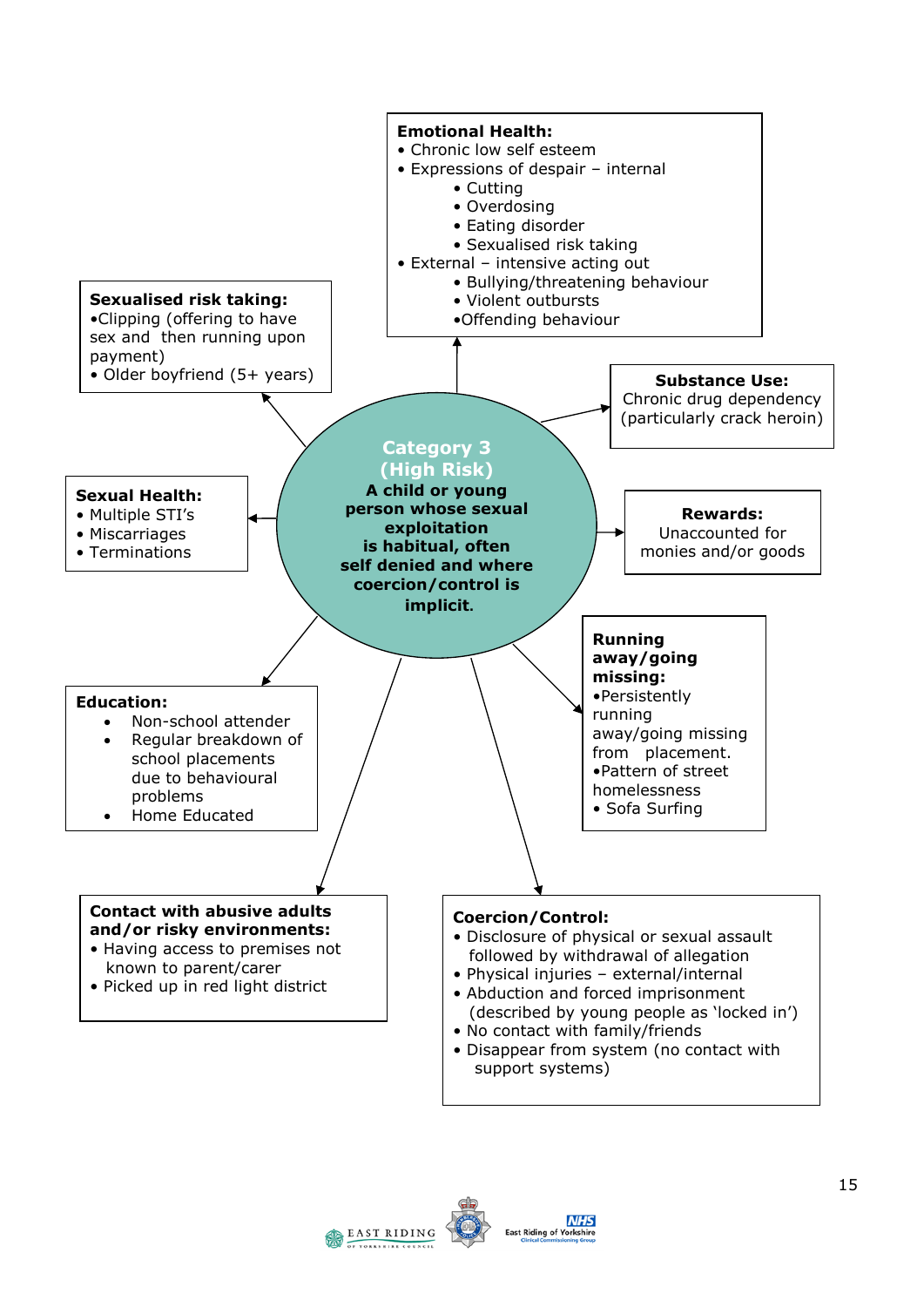

#### **East Riding Local Safeguarding Children Partnership**

#### **Contextual Safeguarding Strategic Group**

#### **TERMS OF REFERENCE**

#### **1. Purpose**

1.1. This paper sets out terms of reference for the East Riding Safeguarding Children Partnership, Contextual Safeguarding Strategic Group.

#### **2. Responsibilities**

- 2.1. To provide the lead, on behalf of the ERSCP, on how staff from all agencies work together responding to Child Exploitation and Missing Children, including challenge and holding partners to account
- 2.2. To agree, monitor and review the East Riding Child Exploitation and Missing Multi Agency Strategy and Actions Plans
- 2.3. To ensure the established 'MACE' arrangements, Contextual Safeguarding Operational group and Missing Pre-Operational groups work effectively
- 2.4. To ensure that national requirements and developments are incorporated effectively into East Riding's response to Child Exploitation and Missing Children
- 2.5. To provide ongoing updates to the ERSCP, as required, which give updates on progress in strategic implementation and on Missing Children and the Child Exploitation 'Problem Profile' in East Riding.
- 2.6. To provide an annual report to the ERSCP
- 2.7. To receive ongoing data and performance information and to use the information to assess the effectiveness of the East Riding response to the Child Exploitation and Missing Children
- 2.8. To ensure that there are appropriate sub regional and regional links with other areas that assist with wider co-ordination of the response to Child Exploitation and Missing Children.

## **3. Membership**

- 3.1. This is a strategic group during which those attending will be expected to have decision making responsibility for their organisation in relation to Child Exploitation and Missing Children.
- 3.2. Agencies attendance required from:
	- 3.2.1. Humberside Police
	- 3.2.2. ERSCP
	- 3.2.3. Education
	- 3.2.4. Children's Social Care
	- 3.2.5. ERYC Housing and Public Protection
	- 3.2.6. Voluntary and Community Sector
	- 3.2.7. Youth & Family Support
	- 3.2.8. Humberside Probation Service
	- 3.2.9. Clinical Commissioning Group (CCG)

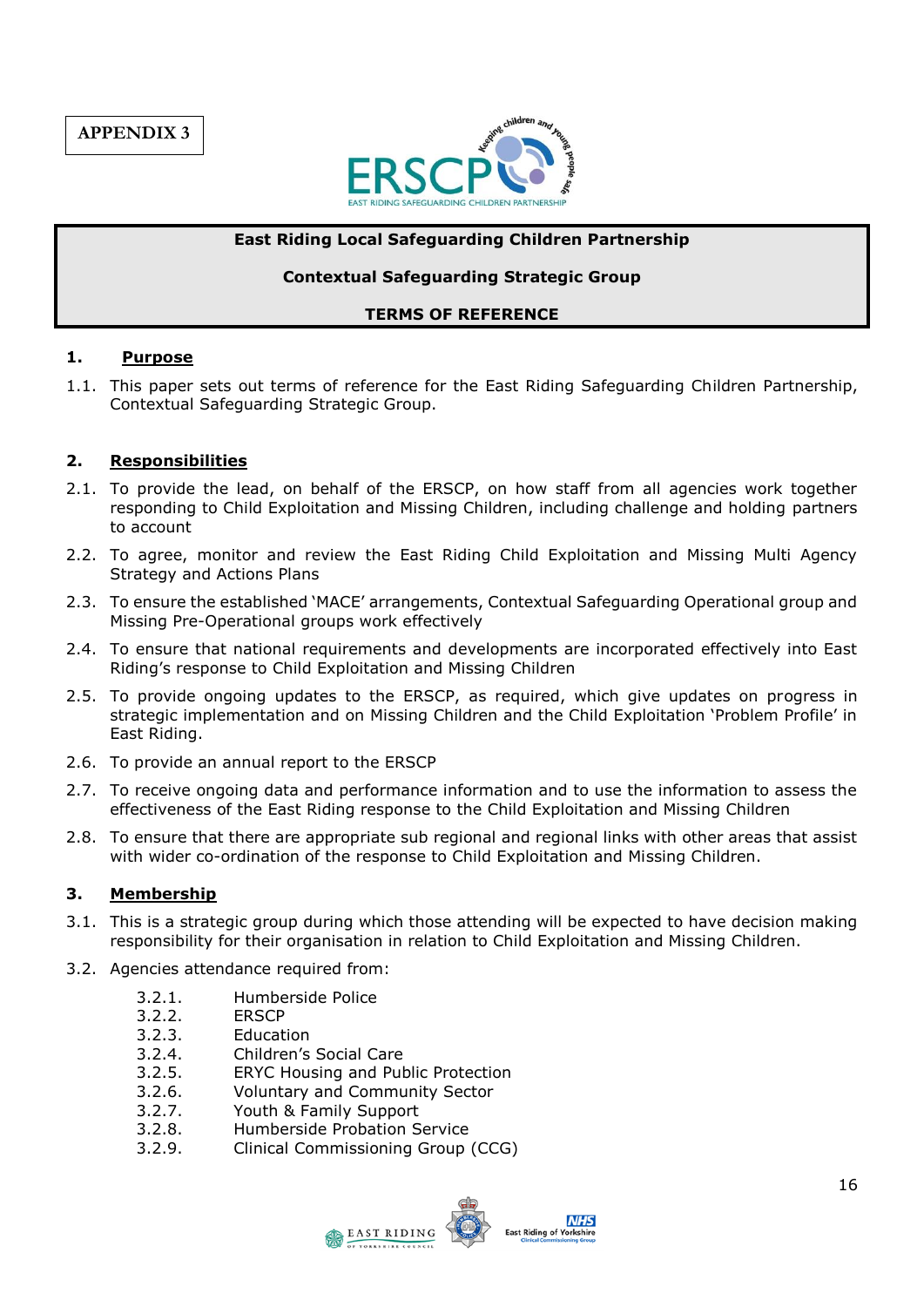- 3.2.10. Health Providers
- 3.2.11. Public Health
- 3.2.12. Youth Offending Service (YOS)
- 3.2.13. Adult Services
- 3.2.14. Public Health
- 3.3. The Contextual Safeguarding Strategic Group reserves the right to co-opt other members for time limited pieces of work.
- 3.4. At the start of each meeting, attendees will be asked to sign an attendance sheet. A record of attendance for each member will be reported as part of the annual report to the East Riding Safeguarding Children Partnership. Members will be expected to attend no less than 75% of meetings. Any member not attending 3 consecutive meetings will be invited to consider their membership position and this will be reported to the East Riding Safeguarding Children Partnership and the Chief Officer of their agency.
- 3.5. Deputies should attend if a member of the Contextual Safeguarding Strategic Group is not available, but it is incumbent upon members to accept their responsibility for routine attendance and to complete any actions required of them, irrespective of whether they are in attendance or not.
- 3.6. For the Contextual Safeguarding Strategic Group to be considered quorate, at least 3 partner agencies must be represented.

# **4. Agenda**

- 4.1. Meetings will be held a minimum of 4 times annually and unless there are exceptional circumstances, and will last for no longer than three hours.
- 4.2. The agenda for each meeting will be agreed with the Chair prior to publication. Any member of the Contextual Safeguarding Strategic Group is entitled to put an item forward for the agenda. Agendas should be issued at least 5 working days before the meeting and all paperwork should be subject to Chair/Vice Chair control. Minutes from meetings will usually be issued within 10 working days of the meeting.
- 4.3. At the end of each meeting, any key messages for the East Riding Safeguarding Children Partnership will be agreed. The Contextual Safeguarding Strategic Group will identify a person at the end of each meeting if appropriate to work with the editor of the East Riding Safeguarding Children Partnership Newsletter to communicate key messages.

## **5. Linkage to other groups**

5.1. The work of the Contextual Safeguarding Strategic Group will be undertaken on behalf of East Riding Safeguarding Children Partnership. An annual report, work plan and reporting on an exceptional basis will therefore be an expected outcome from the Panel

#### **6. Declaration of interest**

6.1. It is the responsibility of each member to declare any conflict of interest with an agenda item either at the start of the meeting or as the discussion unfolds.

## **7. Business Conduct**

- 7.1. All meetings will:
	- 7.1.1. Start and end on time as agreed.
	- 7.1.2. Show respect for, and value the contribution of each member.
	- 7.1.3. Encourage all members to participate.
	- 7.1.4. Ensure that the agreed work plan is developed and progressed at each meeting.

## **8. Monitoring**

8.1. The effectiveness of the Contextual Safeguarding Strategic Group will be monitored against:

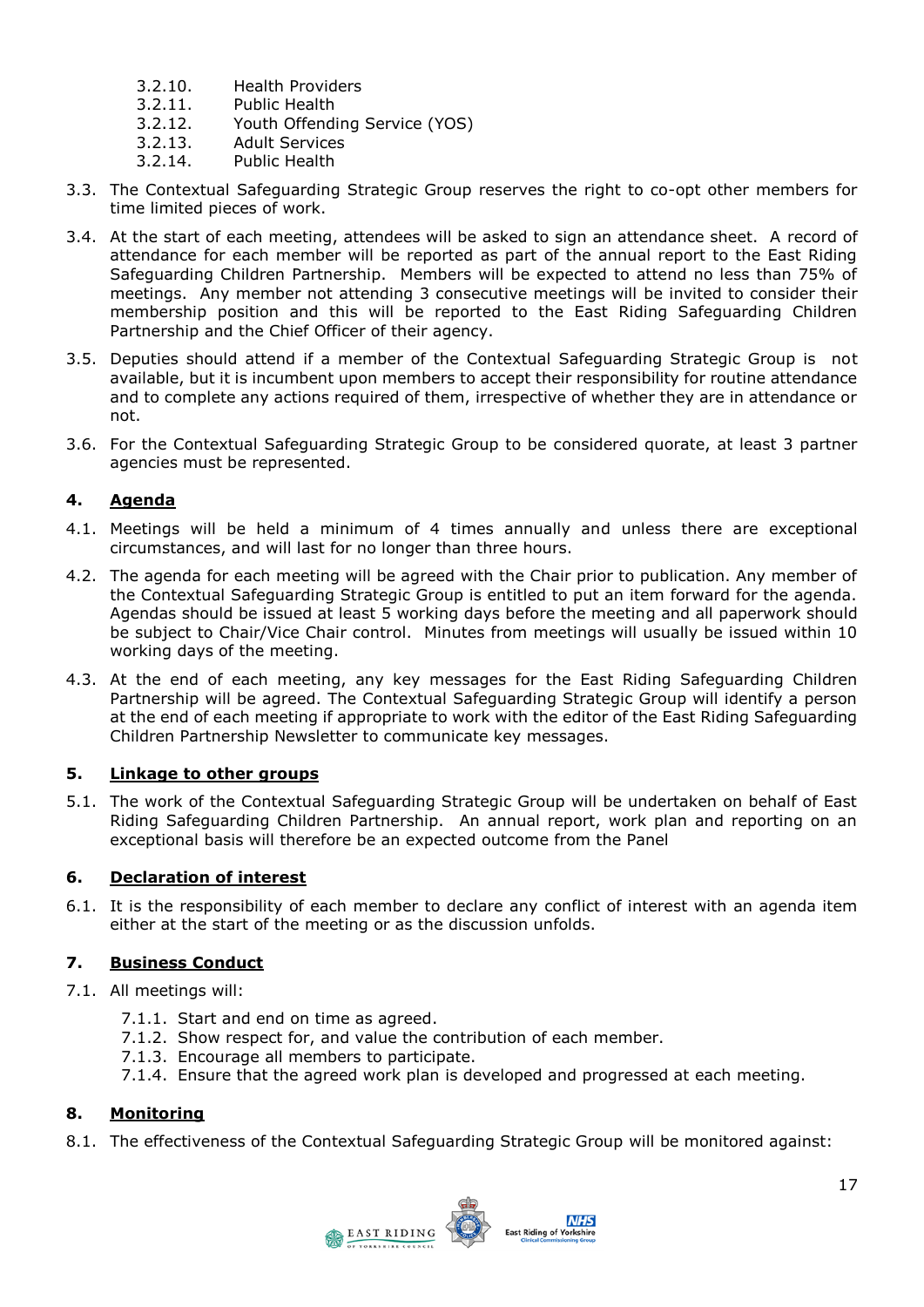- 8.1.1. Number of times the meeting is held in accordance with its Terms of Reference;
- 8.1.2. Number of times the meeting is quorate;<br>8.1.3. Level and spread of attendance at meeting
- Level and spread of attendance at meetings;
- 8.1.4. Delivery of the work plan;
- 8.1.5. Feedback from participants by way of the annual report.

#### **Governance Arrangements**

- 8.2. The Terms of Reference will be agreed by the Chair and Group Members
- 8.3. Once agreed, the Terms of Reference will be ratified by East Riding Safeguarding Children Partnership.
- 8.4. Terms of Reference will be reviewed annually.
- 8.5. Minutes of meetings, works plans and exceptional reporting is open for scrutiny by East Riding Safeguarding Children Partnership.

## **Panel Chair:**

Designation:

Signature………………………………………………Date…………………………

# **Vice Chair:**

Designation:

Signature………………………………………………Date…………………………

*Review Date: December 2022*

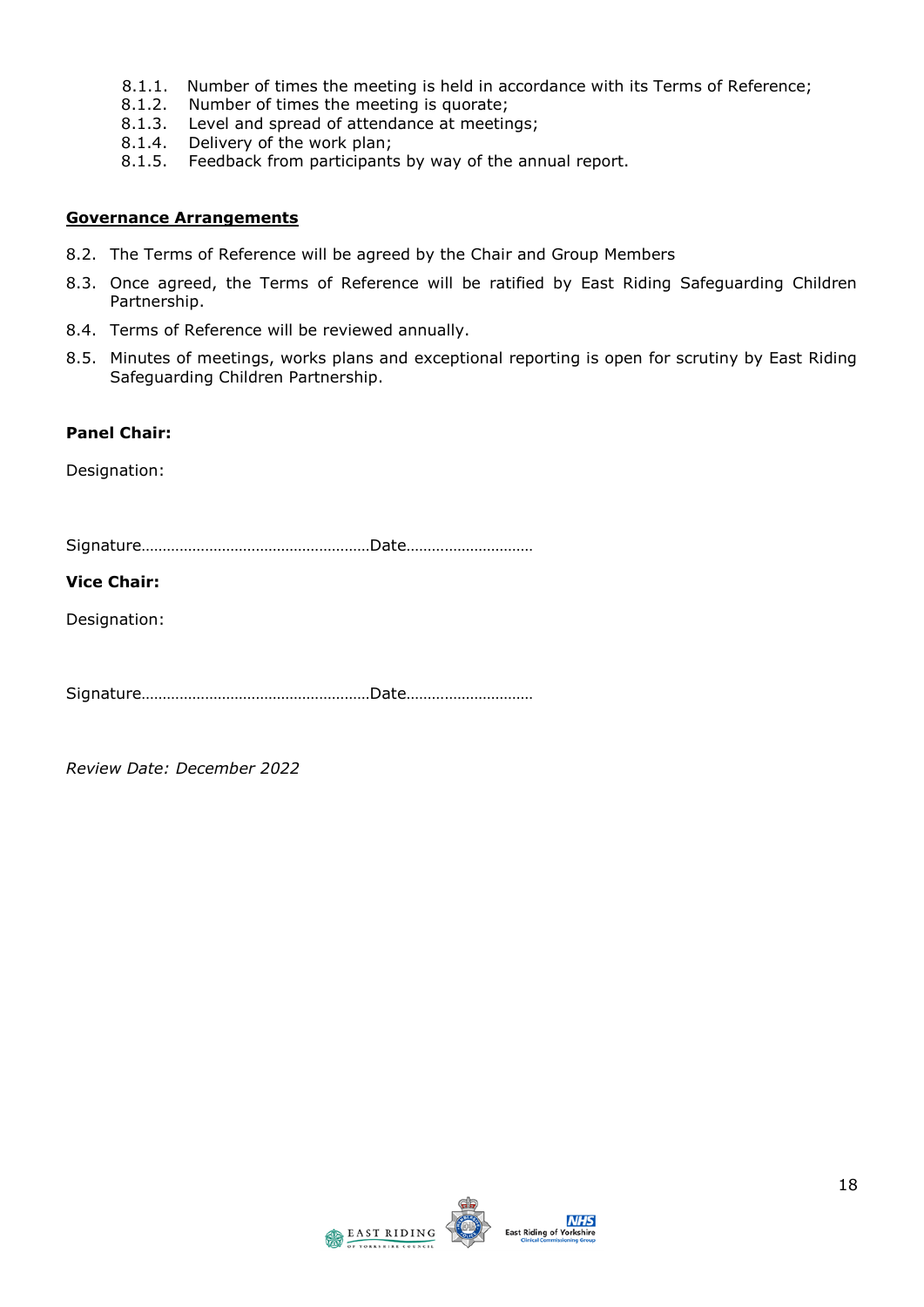

#### **East Riding Local Safeguarding Children Partnership**

#### **Contextual Operational Group**

## **TERMS OF REFERENCE**

#### **1. Purpose**

1.1 This paper sets out terms of reference for the Contextual Operational Group.

#### **2 . A i m s**

The Contextual Operational Group will lead on aspects of the Contextual Safeguarding Strategy (CE) as defined by the Contextual Safeguarding Strategic Group, with the aim of progressing actions to prevent, engage and disrupt CE and missing events.

#### **3. Objectives**

The group will meet the above aims by working towards the following objectives:

- Work collaboratively & purposefully.
- Share & discuss good practice and disseminate learning across services.
- Share & discuss practice that needs strengthening and making decisions to bring about resolve at an operational level or escalate.
- Identify & discuss any service gaps & escalate findings when necessary.
- Ensure that CE and missing training, briefings and awareness raising meet contextual safeguarding strategic objectives and identify and coordinating any training or awareness raising activities across services.
- Will collate and analysis data from their service area and feed-back the learning.
- Sharing and discussing CE/Missing information.
- Review quality & effectiveness of Missing, Pre-MACE and MACE & suspect processes.

## **4. Membership**

- 4.1 This is an Operational group during which those attending will be expected to have decision making responsibility for their organisation in relation to child exploitation and missing children.
- 4.2 Agencies attendance required from:
	- 4.2.1. Children's Social Care
	- 4.2.2. Health Authority
	- 4.2.3. Youth & Family Support
	- 4.2.4. Humberside Police
	- 4.2.5. Education Welfare Service
	- 4.2.6. Looked After Children Service
	- 4.2.7. ERSCP
	- 4.2.8. Probation Service<br>4.2.9. Voluntarv and Com
	- 4.2.9. Voluntary and Community Sector
	- 4.2.10. YOS
	- 4.2.11. Housing and Public Protection

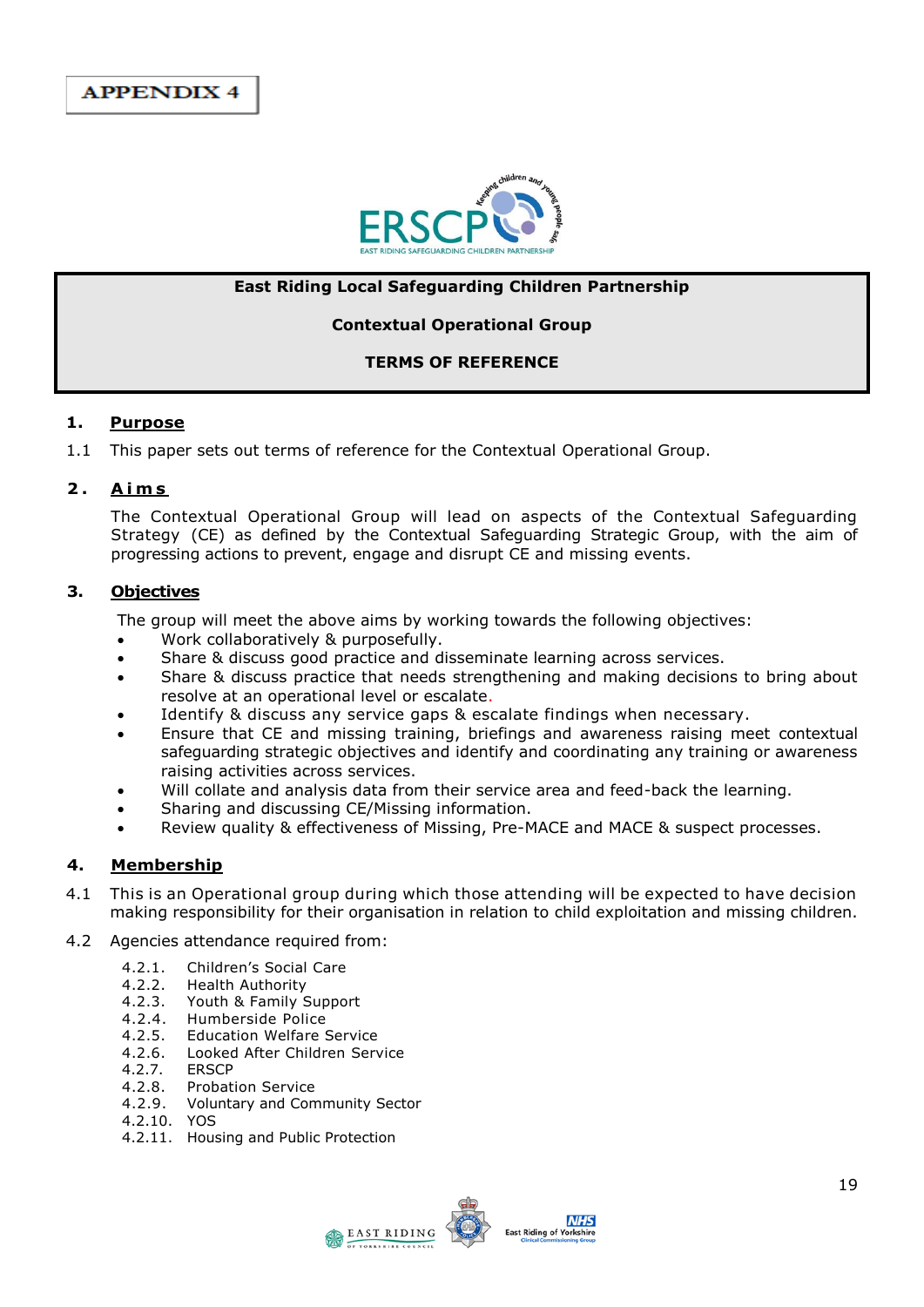4.2.12 Adult Services

- 4.3 The Contextual Safeguarding Operational Group reserves the right to co-opt other members for time limited.
- 4.4 Deputies should attend if a member of the Contextual Safeguarding Operational Group is not available, but it is incumbent upon members to accept their responsibility for routine attendance and to complete any actions required of them, irrespective of whether they are in attendance or not.
- 4.5 For the Contextual Safeguarding Operational Group to be considered quorate, at least 3 partner agencies must be represented.

## **5 . Bus iness Conduct**

- 5.1 The Contextual Safeguarding Operational Group will be chaired by either the Local Authority Contextual Safeguarding Advisor or the Children's Social Care Manager.
- 5.2 The Contextual Safeguarding Operational Group will make decisions in relation to CSE operational processes and procedures. Decisions will be considered in the context of impact on all service areas and take into account local and national CSE agenda. Where an agreement regarding processes or procedures cannot be reached by the Contextual Safeguarding Operational Group, the issue will be raised at the Contextual Safeguarding Strategic Group for discussion and decision.
- 5.3 Contextual Safeguarding Operational Group meetings will be held quarterly.
- 5.4 The Contextual Safeguarding Advisor will circulate the Contextual Safeguarding Operational Group Agenda prior to the meeting.
- 5.5 Following the meeting, the Contextual Safeguarding Advisor will circulate the Minutes. These will be shared with the Contextual Safeguarding Strategic Group.
- 5.6 All meetings will:
	- 5.6.1. Start and end on time as agreed;
	- 5.6.2. Show respect for, and value the contribution of each member;
	- 5.6.3. Encourage all members to participate;
	- 5.6.4. Ensure that the agreed work plan is developed and progressed at each meeting.

## **6. Governance Arrangements**

- 6.1 The Terms of Reference will be agreed by the Chair and Group Members.
- 6.2 Terms of Reference will be reviewed annually.

## **Panel Chair:**

Contextual Safeguarding Advisor:

Signature………………………………………………Date…………………………

**Vice Chair:** 

CSC Manager:

Signature………………………………………………Date…………………………

*Review Date: January 2022*

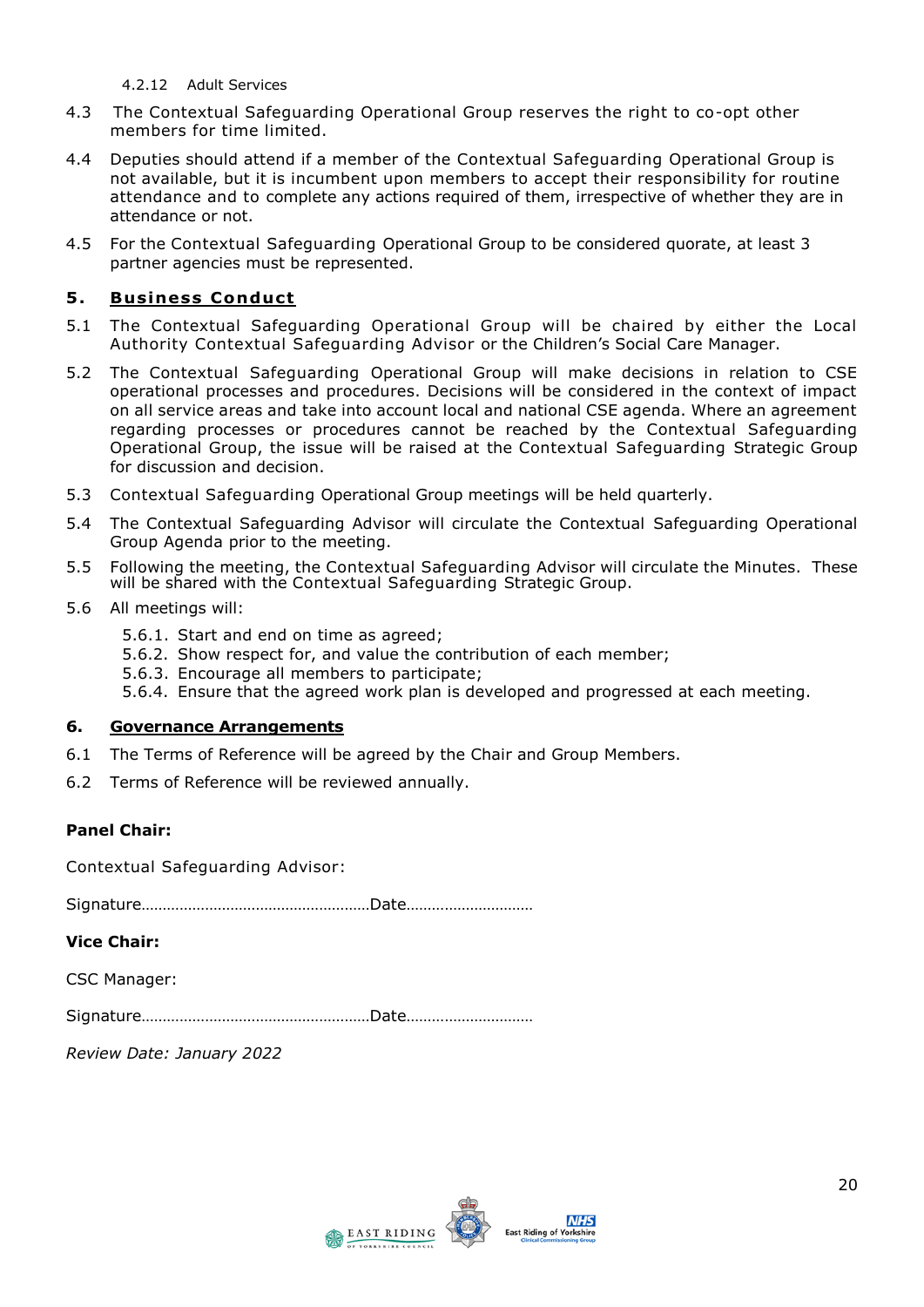

# **Multi-Agency Child Exploitation MACE**

#### **TERMS OF REFERENCE**

#### **1. Purpose**

1.1 This paper sets out terms of reference for Multi-Agency Child Exploitation MACE.

#### **2. Aims**

- 2.1 Core aims of the group are:
- 2.2 To recommend and review actions to ensure that children, families and communities are protected.
- 2.3 To support the identification, disruption and prosecution of identified perpetrators
- 2.4 To identify possible links between individual cases discussed within the Risk MACE meeting.

## **3. Objectives**

- 3.1 The group will meet the above aims by working towards the following objectives:
- 3.2 Identifying young people/children in the East Riding of Yorkshire who are at risk of child exploitation and ensuring that children/young people are referred into and supported by the relevant agency.
- 3.3 Identifying individuals responsible for child exploitation and any links and networks between individuals and those who harbour children.
- 3.4 Identifying locations where CE is reported to be taking place.
- 3.5 Tasking key group members from across children services with specific actions to achieve the overall aim of the MACE panel.
- 3.6 Having identified those most at risk the Risk MACE panel will review the multi-agency response to ensure that existing and appropriate child protection processes are in place.
- 3.7 Ensure cases of suspected or actual child exploitation are well- managed and effectively coordinated to ensure that all possible actions have been taken in order to protect the victims and identify, disrupt and prosecute perpetrators.

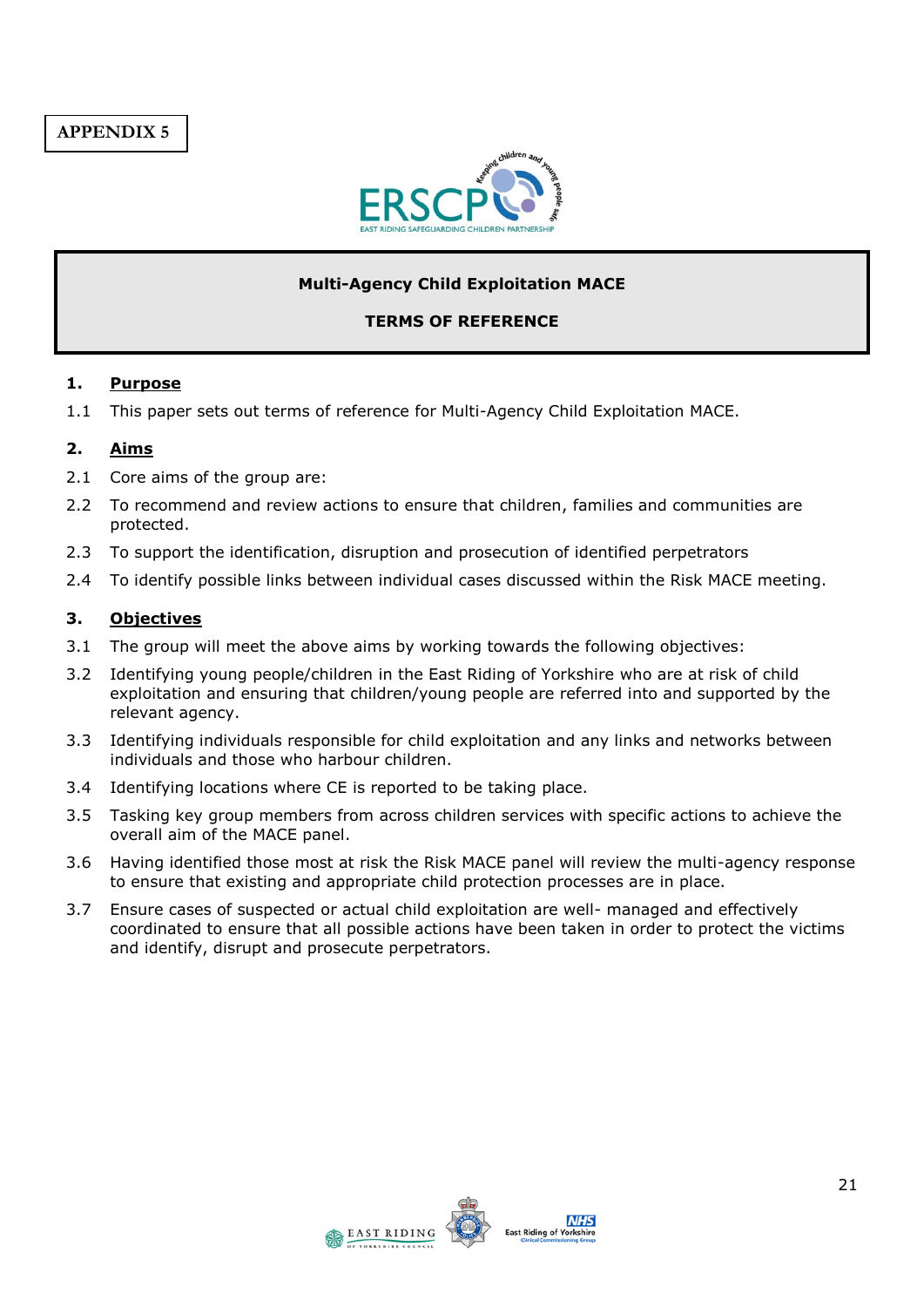

3.8 Ensure agencies work together and share all relevant information to protect children and young people from child exploitation.

## **4. Membership**

- 4.1 Those attending MACE will be expected to have decision making responsibility for their organisation in relation to child exploitation
- 4.2 Agencies attendance required from:
	- 4.2.1 Children's Social Care
	- 4.2.2 Health
	- 4.2.3 Youth & Family Support
	- 4.2.4 Police
	- 4.2.5 Education Welfare
	- 4.2.6 Looked After Children
	- 4.2.7 Child Sexual Exploitation Advisor
	- 4.2.8 YOS
	- 4.2.9 Adult Services
- 4.3 The Multi-Agency CE MACE Meeting group reserves the right to co-opt other members for time limited pieces of work.
- 4.4 Deputies should attend if a member of the Multi-Agency CE MACE Group is not available, but it is incumbent upon members to accept their responsibility for routine attendance and to complete any actions required of them, irrespective of whether they are in attendance or not.
- 4.5 For the Multi-Agency CE MACE Meeting to be considered quorate, at least 3 partner agencies must be represented.